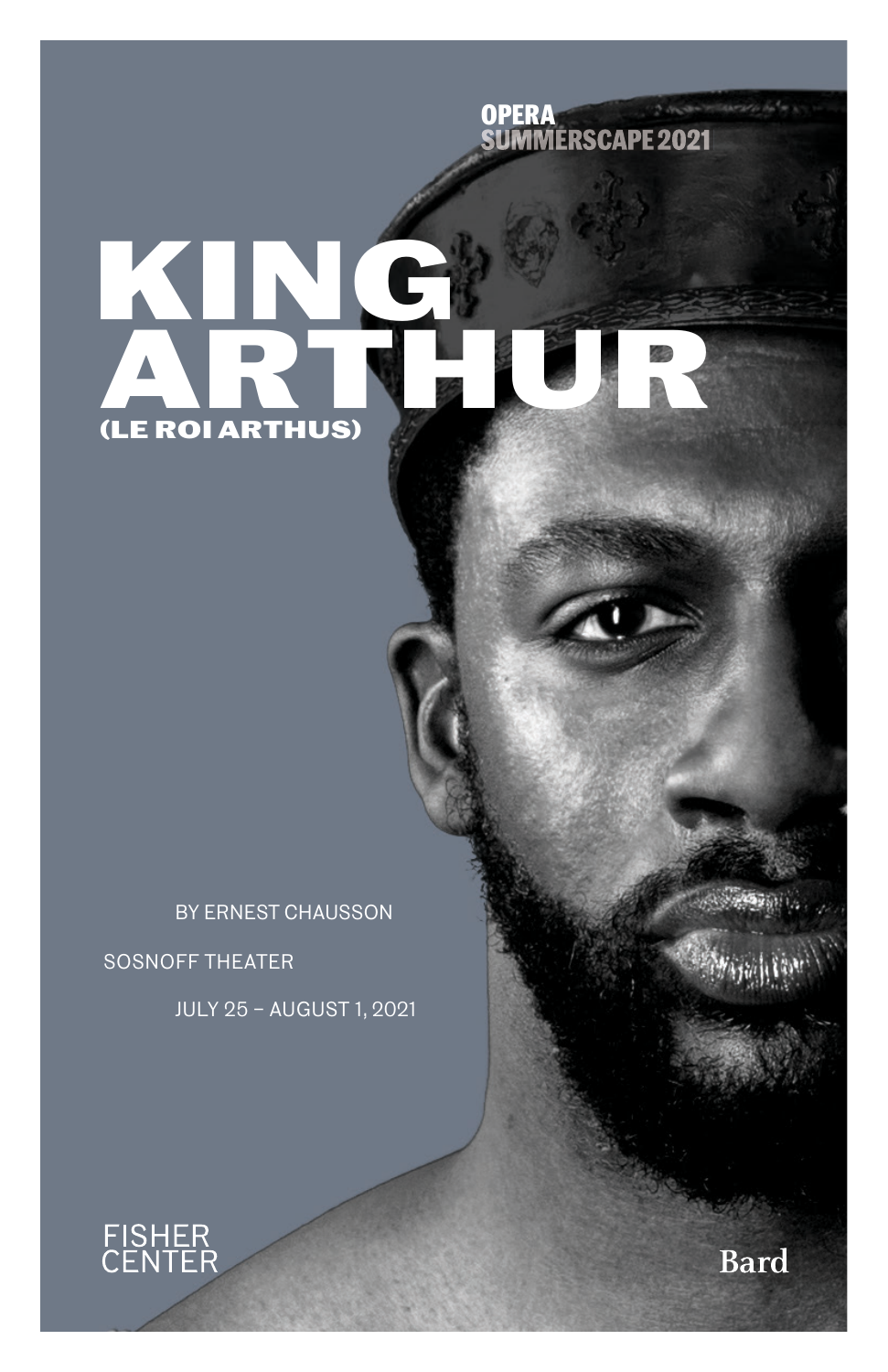## **Fisher Center**

The Fisher Center develops, produces, and presents performing arts across disciplines through new productions and context-rich programs that challenge and inspire. As a premier professional performing arts center and a hub for research and education, the Fisher Center supports artists, students, and audiences in the development and examination of artistic ideas, offering perspectives from the past and present, as well as visions of the future. The Fisher Center demonstrates Bard's commitment to the performing arts as a cultural and educational necessity. Home is the Fisher Center for the Performing Arts, designed by Frank Gehry and located on the campus of Bard College in New York's Hudson Valley. The Fisher Center offers outstanding programs to many communities, including the students and faculty of Bard College, and audiences in the Hudson Valley, New York City, across the country, and around the world.

The Center presents more than 200 world-class events and welcomes 50,000 visitors each year. The Fisher Center supports artists at all stages of their careers and employs more than 300 professional artists annually. The Fisher Center is a powerful catalyst of art-making regionally, nationally, and worldwide. Every year it produces eight to 10 major new works in various disciplines. Over the past five years, its commissioned productions have been seen in more than 100 communities around the world. During the 2018–19 season, six Fisher Center productions toured nationally and internationally. In 2019, the Fisher Center won the Tony Award for Best Revival of a Musical for Daniel Fish's production of *Oklahoma!* which began life in 2007 as an undergraduate production at Bard and was produced professionally in the Fisher Center's SummerScape festival in 2015 before transferring to New York City.

## **Bard College**

Founded in 1860, Bard College is a four-year residential college of the liberal arts and sciences located 90 miles north of New York City. With the addition of the adjoining Montgomery Place estate, Bard's campus consists of nearly 1,000 parklike acres in the Hudson River Valley. It offers bachelor of arts, bachelor of science, and bachelor of music degrees, with majors in nearly 40 academic programs; graduate degrees in 11 programs; eight early colleges; and numerous dual-degree programs nationally and internationally. Building on its 161-year history as a competitive and innovative undergraduate institution, Bard College has expanded its mission as a private institution acting in the public interest across the country and around the world to meet broader student needs and increase access to liberal education. The undergraduate program at the main campus in the Hudson Valley has a reputation for scholarly excellence, a focus on the arts, and civic engagement. Bard is committed to enriching culture, public life, and democratic discourse by training tomorrow's thought leaders. For more information about Bard College, visit bard.edu.

## **Indigenous Land Acknowledgment for Bard College in Annandale-on-Hudson**

Developed in Cooperation with the Stockbridge-Munsee Community

In the spirit of truth and equity, it is with gratitude and humility that we acknowledge that we are gathered on the sacred homelands of the Munsee and Muhheaconneok people, who are the original stewards of this land. Today, due to forced removal, the community resides in Northeast Wisconsin and is known as the Stockbridge-Munsee Community. We honor and pay respect to their ancestors past and present, as well as to future generations and we recognize their continuing presence in their homelands. We understand that our acknowledgment requires those of us who are settlers to recognize our own place in and responsibilities toward addressing inequity, and that this ongoing and challenging work requires that we commit to real engagement with the Munsee and Mohican communities to build an inclusive and equitable space for all.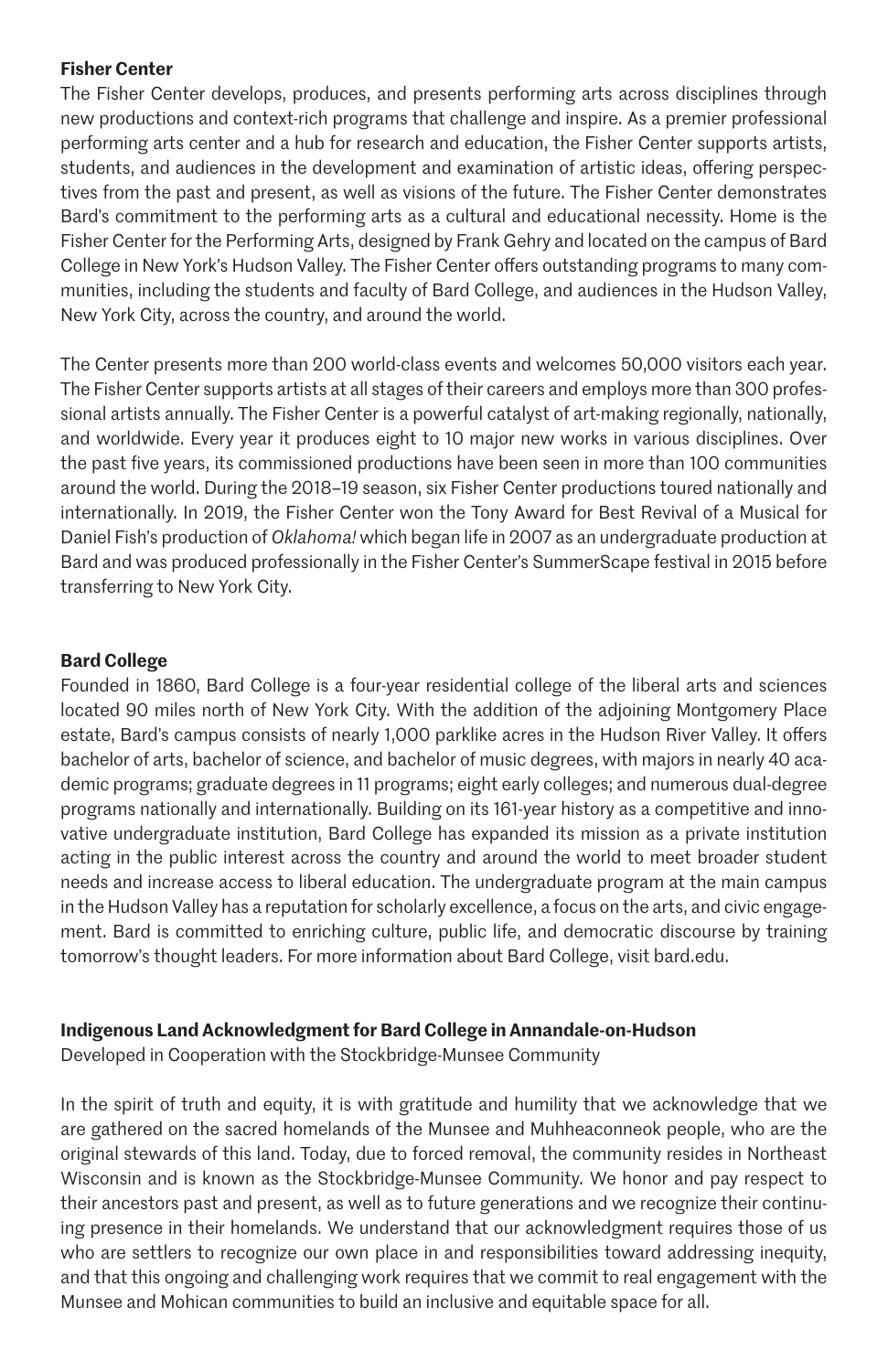## **Fisher Center at Bard**

**Chair** Jeanne Donovan Fisher **President** Leon Botstein **Executive Director** Liza Parker **Artistic Director** Gideon Lester

**Presents** 



**By Ernest Chausson**

**Stage Director** Louisa Proske

**American Symphony Orchestra Conductor** Leon Botstein, Music Director

**Bard Festival Chorale Chorus Master** James Bagwell

**Set Design** Matt Saunders **Costume Design** Kaye Voyce **Lighting Design** Scott Zielinski **Movement Direction** Zoe Scofield **Fight Choreography** Thomas Schall **Wig, Hair, and Makeup Design** Anne Ford-Coates and Anika Seitu **Supertitle Creation** Danielle Sinclair

## **Sosnoff Theater**

Sunday, July 25, 6:30 pm Wednesday, July 28, 2 pm Friday, July 30, 4 pm Sunday, August 1, 2 pm

Running time for this performance is approximately three hours, 15 minutes, including two intermissions.

The 2021 SummerScape season is made possible in part through the generous support of Jeanne Donovan Fisher, the Martin and Toni Sosnoff Foundation, the Advisory Boards of the Fisher Center at Bard and Bard Music Festival, and Fisher Center and Bard Music Festival members, as well as grants from the National Endowment for the Arts and the New York State Council on the Arts with the support of Governor Andrew M. Cuomo and the New York State Legislature.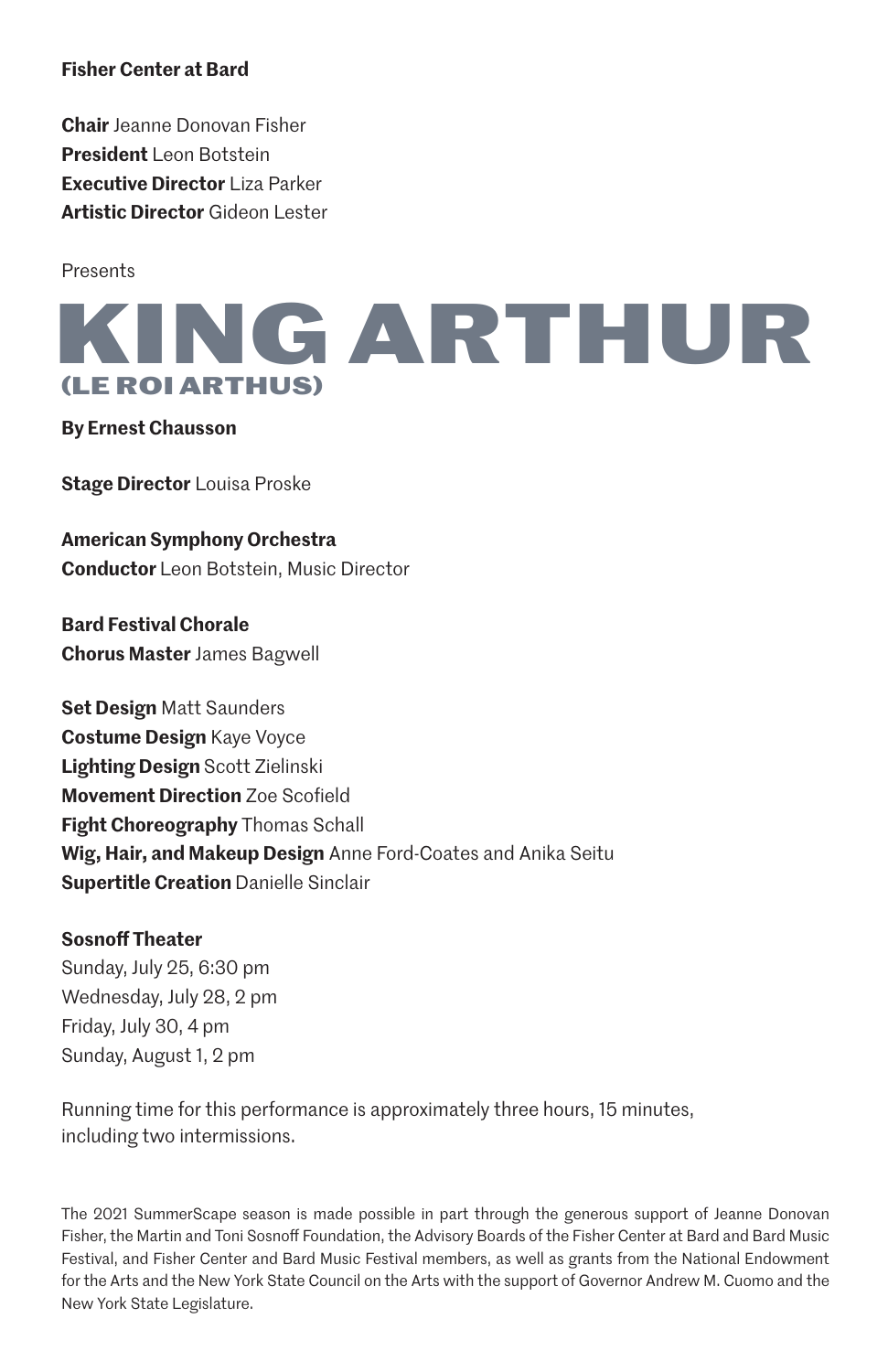# **CAST**

| <b>King Arthur</b> | Norman Garrett                                                                          |  |  |
|--------------------|-----------------------------------------------------------------------------------------|--|--|
| Queen Genièvre     | Sasha Cooke                                                                             |  |  |
| Lancelot           | Matthew White                                                                           |  |  |
| <b>Mordred</b>     | Justin Austin                                                                           |  |  |
| Lyonnel            | Andrew Bidlack                                                                          |  |  |
| <b>Merlin</b>      | <b>Troy Cook</b>                                                                        |  |  |
| <b>Allan</b>       | Wei Wu                                                                                  |  |  |
| <b>The Laborer</b> | Andres Acosta                                                                           |  |  |
| <b>A</b> Squire    | Aaron Theno*                                                                            |  |  |
| <b>Knights</b>     | Jordan Barrett*, Andrew Martens*, Nathan Siler*                                         |  |  |
| <b>Soldiers</b>    | Matthew Deming*, Sean Fallen*, Juan Jose Ibarra*, Makoto Winkler*                       |  |  |
| Soprano Soloists   | Margaret Dudley*, Sarah Griffiths*, Liz Lang*, Margaret O'Connell*<br>Elizabeth Van Os* |  |  |

\*Member of Bard Festival Chorale

## **Bard Festival Chorale**

| <b>Sopranos</b>     | <b>Altos</b>            | <b>Tenors</b>       | <b>Basses</b>        |
|---------------------|-------------------------|---------------------|----------------------|
| Margaret Dudley     | Sarah Bleasdale         | Jackson Colver      | Jordan Barrett       |
| Jennifer Gliere     | Teresa Buchholz         | Tomas Cruz          | Roosevelt Credit     |
| Olivia Greene       | Agueda Fernandez        | Joseph Demarest     | Nicholas Hay         |
| Sarah Griffiths     | Jardena Gertler-Jaffe** | Matthew Deming      | Paul Holmes          |
| Aine Hakamatsuka    | Jessica Kimple          | Mark Donato         | Daniel Hoy           |
| Manami Hattori      | Erica Koehring          | Sean Fallen         | Juan Jose Ibarra     |
| Christina Kay       | Margaret O'Connell      | Ethan Fran          | Andrew Martens       |
| Liz Lang            | Guadalupe Peraza        | Matthew Krenz       | <b>Brian Mummert</b> |
| Marie Mascari       | Heather Petrie          | Eric William Lamp   | Mark Rehnstrom       |
| Rachel Mikol        | Elizabeth Picker        | Douglas Purcell     | Michael Riley        |
| Caroline Miller     | AnnMarie Sandy          | Nathan Siler        | Aaron Theno          |
| Alexis Seminario**  | Abigail Wright          | Michael Steinberger | Makoto Winkler       |
| Ellen Taylor Sisson |                         |                     |                      |
| Elizabeth Van Os    |                         |                     |                      |

\*\*Members of Bard Vocal Arts Apprentice Program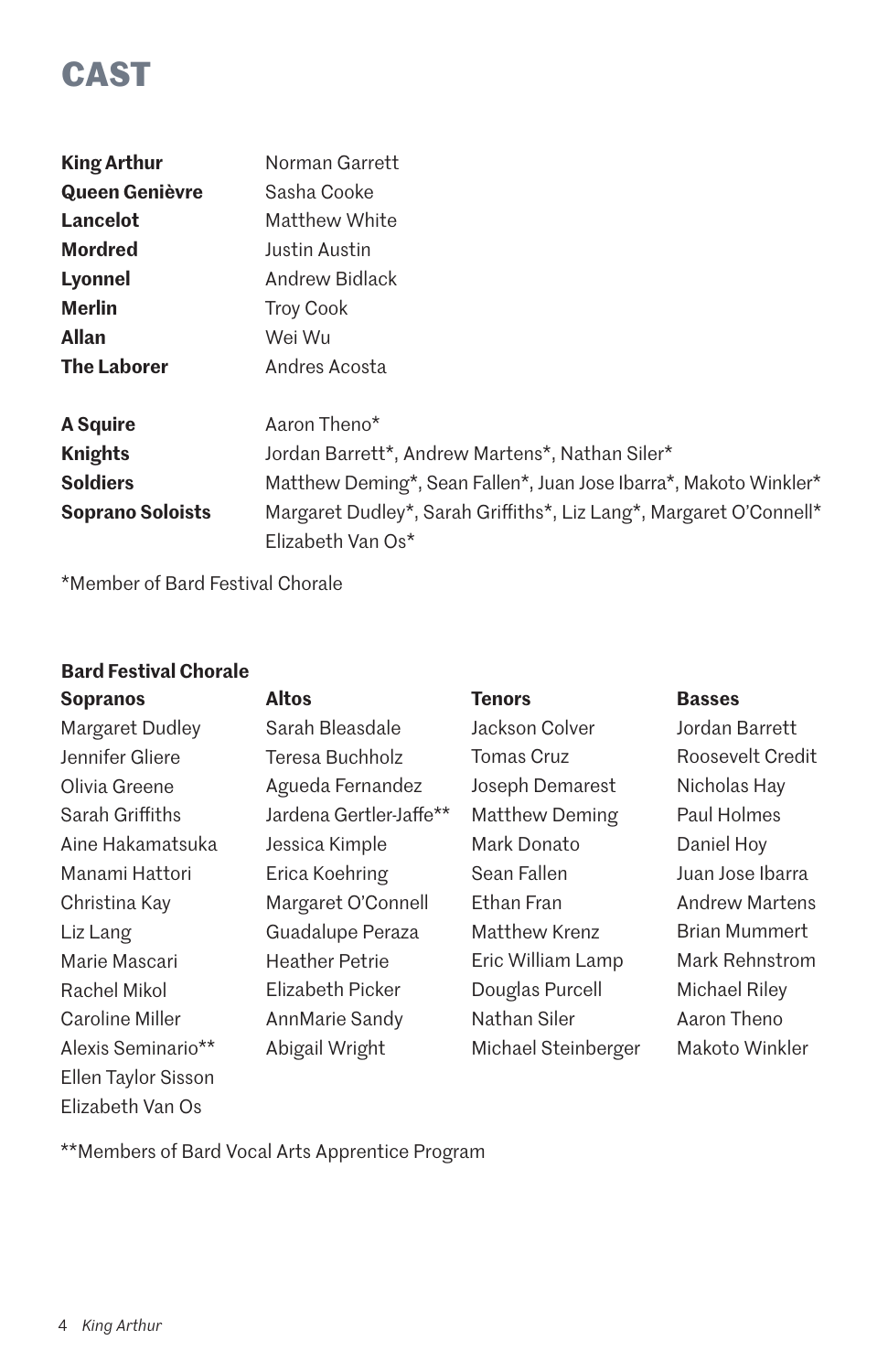**Producer** Nunally Kersh **Principal Music Coach** David Sytkowski **Assistant Conductor** Zachary Schwartzman **Vocal Casting** Joshua Winograde **Chorus Contractor** Nancy Wertsch **Music Coach** Bethany Pietroniro **Diction Coach** Erika Switzer **Choral Accompanist** Sung-Soo Cho

**Stage Manager** Lynn Krynicki **Dramaturgical Adviser** Karen Sullivan **Assistant Director** Mikhaela Mahony **Associate Costume Designer** Amanda Gladu **Costume Coordinator** Joy Havens **Assistant Lighting Designer** Abigail Hoke-Brady **Assistant Set Designer** Colin McIlvaine **Assistant to Choreographer** Shane Donohue **Assistant Stage Managers** Patty Garvey, Eileen Goodrich **Supertitle Operation** Lisa Jablow **Production Assistants** Trevion Walker, Faith Williams

**Video Director** Habib Azar **Video Stage Manager** Robert Klein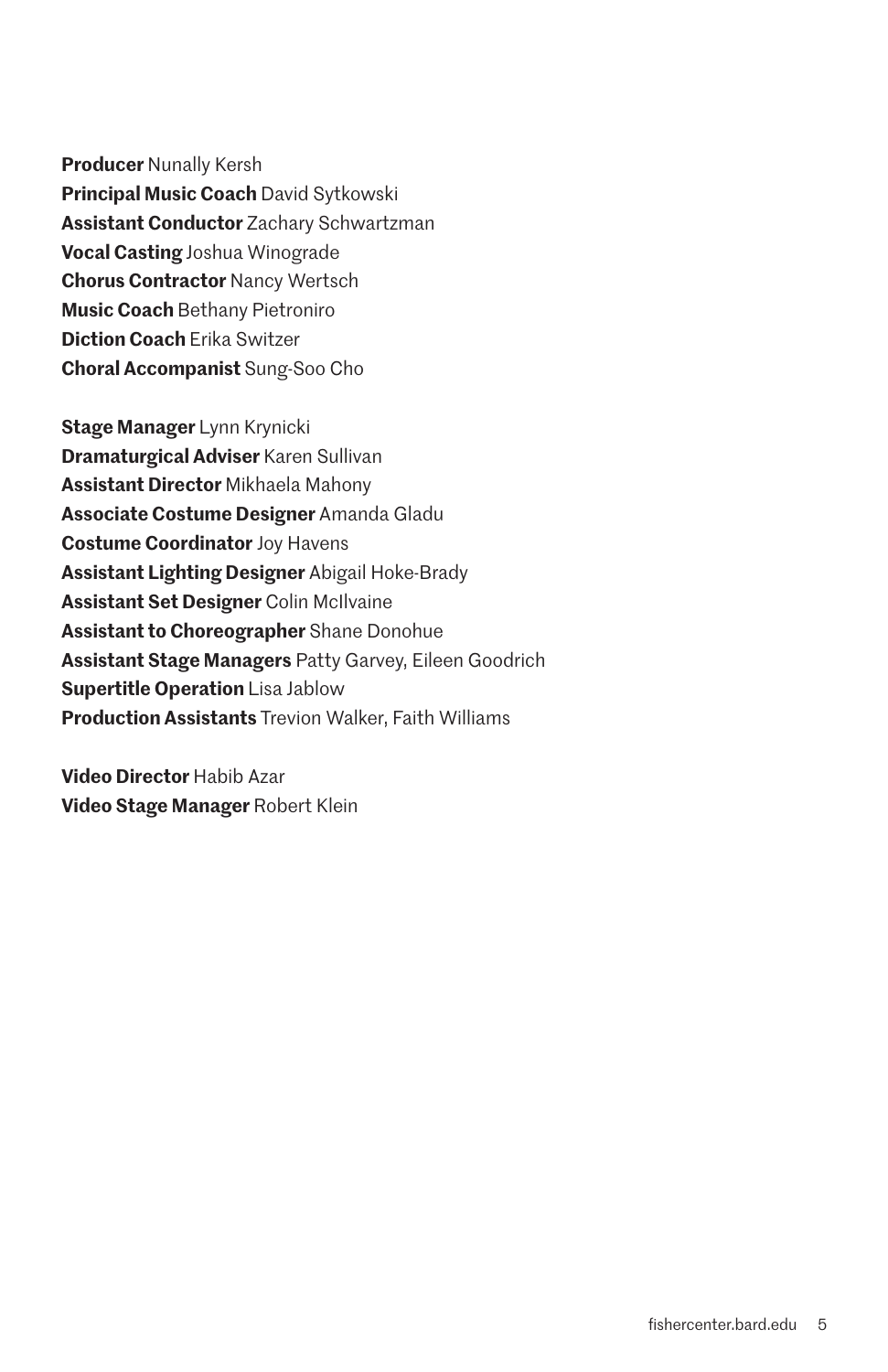## **SYNOPSIS**

## **Act 1**

King Arthur and his knights of the legendary Round Table have returned victoriously from war against the Saxon invaders. During a grand celebration, Arthur honors Lancelot above all other knights. This stokes the jealousy of Mordred, Arthur's nephew, who incites a faction of knights to pledge revenge against Lancelot. Genièvre, Arthur's queen, praises Lancelot publicly, and privately slips him a message that she will receive him in her chamber that night. Mordred observes their intimate exchange and vows to thwart them. After the celebration, the castle goes to sleep.

Lyonnel, Lancelot's faithful squire, watches at the entrance of the queen's chamber, fearing that his master's love will be discovered. Lancelot and Genièvre enter, in a sublime world of their own. Suddenly Mordred appears, calling out to expose the lovers to the castle. Lancelot challenges him and seems to fell him in a swordfight. Genièvre urges Lancelot to flee and wait for her in an adjacent forest. After he leaves, she realizes with horror that Mordred is only wounded, and will accuse her and Lancelot of disloyalty to the court.

## **Act 2**

While waiting for Genièvre in the forest, Lancelot realizes the enormity of his crime. Genièvre arrives in turmoil—Mordred has stirred up a band of knights and accused Lancelot of treason. She instructs Lancelot to return immediately and deny the charges, since Arthur still believes him innocent. Lancelot refuses her, and she brutally turns on him. But when Lancelot agrees to do her bidding and vows to die in battle to save his own honor, she implores him not to do so. The lovers are at a painful impasse. Finally, they decide to do the unthinkable: flee together, giving up their honor and Genièvre's crown. They leave in ecstasy for Lancelot's castle.

In an interlude, we see a vision from long ago: the sorcerer Merlin has taken the infant Arthur from his mother's childbed to be brought up by humble parents, ignorant of his noble lineage.

Back in the present, Arthur is in agony over the potential betrayal of Lancelot and the shifting factions at court—Mordred is inciting rebellion. Arthur calls out to Merlin, his surrogate father and mentor for help. Merlin appears, but his prophecy is dire: the Round Table will perish. He refuses to answer Arthur's questions about whether Lancelot and Genièvre are innocent. Shaken by sudden doubt, Arthur runs to Genièvre's chamber. All the knights enter the hall in confusion, some declaring death to the Round Table, others defending Lancelot. Arthur returns, having discovered Genièvre's flight, and declares war on Lancelot.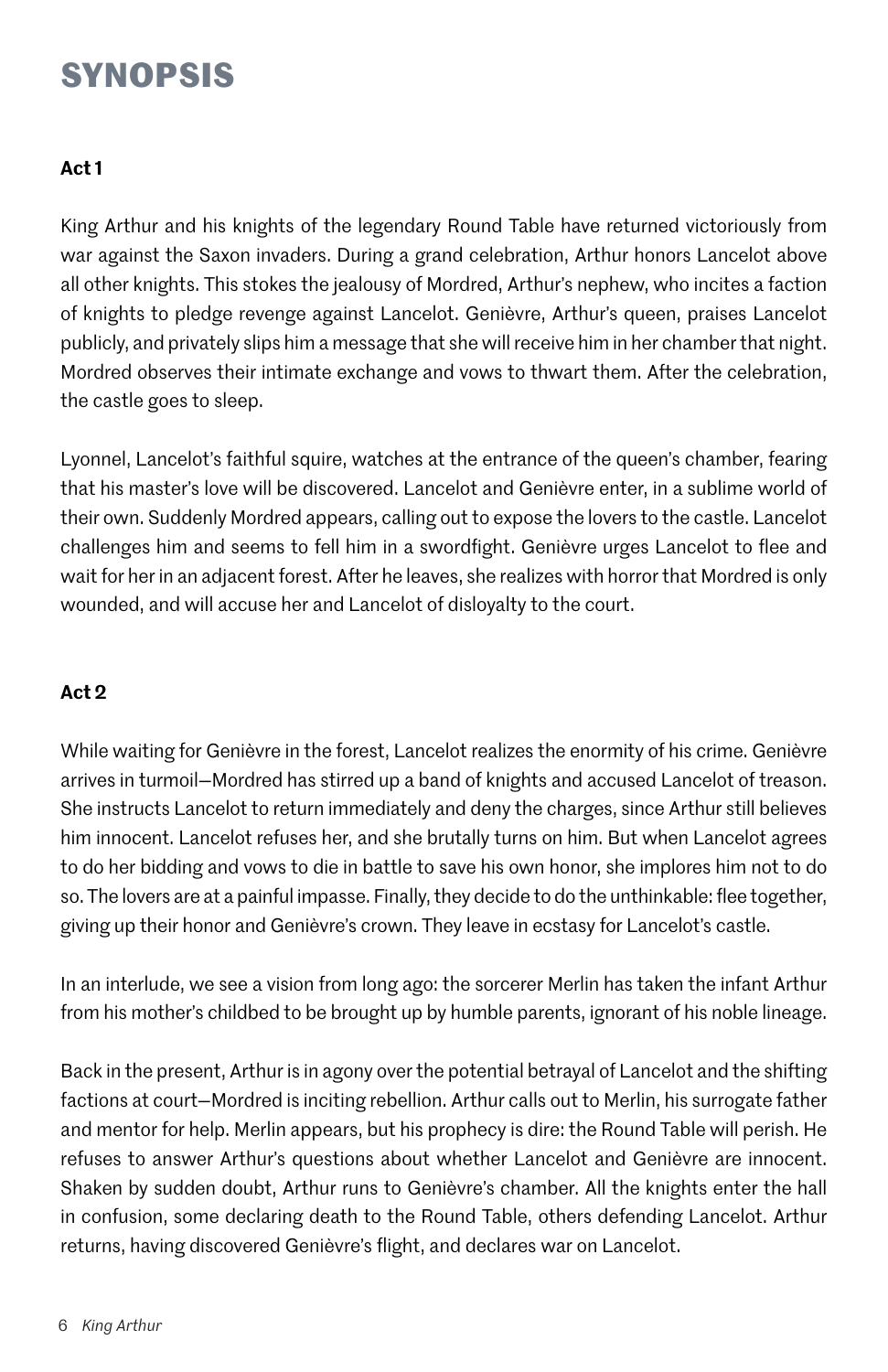## **Act 3**

At the edge of the battlefield, Genièvre has come, against the urgent pleas of her squire Allan, to witness the clash between Lancelot and Arthur. Suddenly, Lancelot appears—he has abandoned his men in the middle of the fight, racked by guilt over attacking his own king. He informs Genièvre that he will return to the battle without his weapons to try to stop this unholy war. As a last resort, she begs at least to die in his arms, by his hand, but Lancelot refuses and leaves. Abandoned by the love of her life, Genièvre uses her own hair to strangle herself. Mordred, who has stayed behind in Arthur's castle, seizes the moment to crown himself and usurp the throne.

On the battlefield, Lancelot has suffered numerous mortal wounds. A group of soldiers protects him from the ire of the remaining Round Table knights. Then Arthur enters, deeply affected by the sight of his once-loyal friend. Seeing his life's work crumble in front of him, Arthur despairs over the futility of his efforts. With his dying breath, Lancelot reassures Arthur that his ideal of the Round Table, chivalry, and good governance, will live on and be reborn in future ages. As Arthur surrenders himself to his fate, he is transported by a chorus of ethereal voices, and transmuted from man to legend.

*—Louisa Proske, stage director*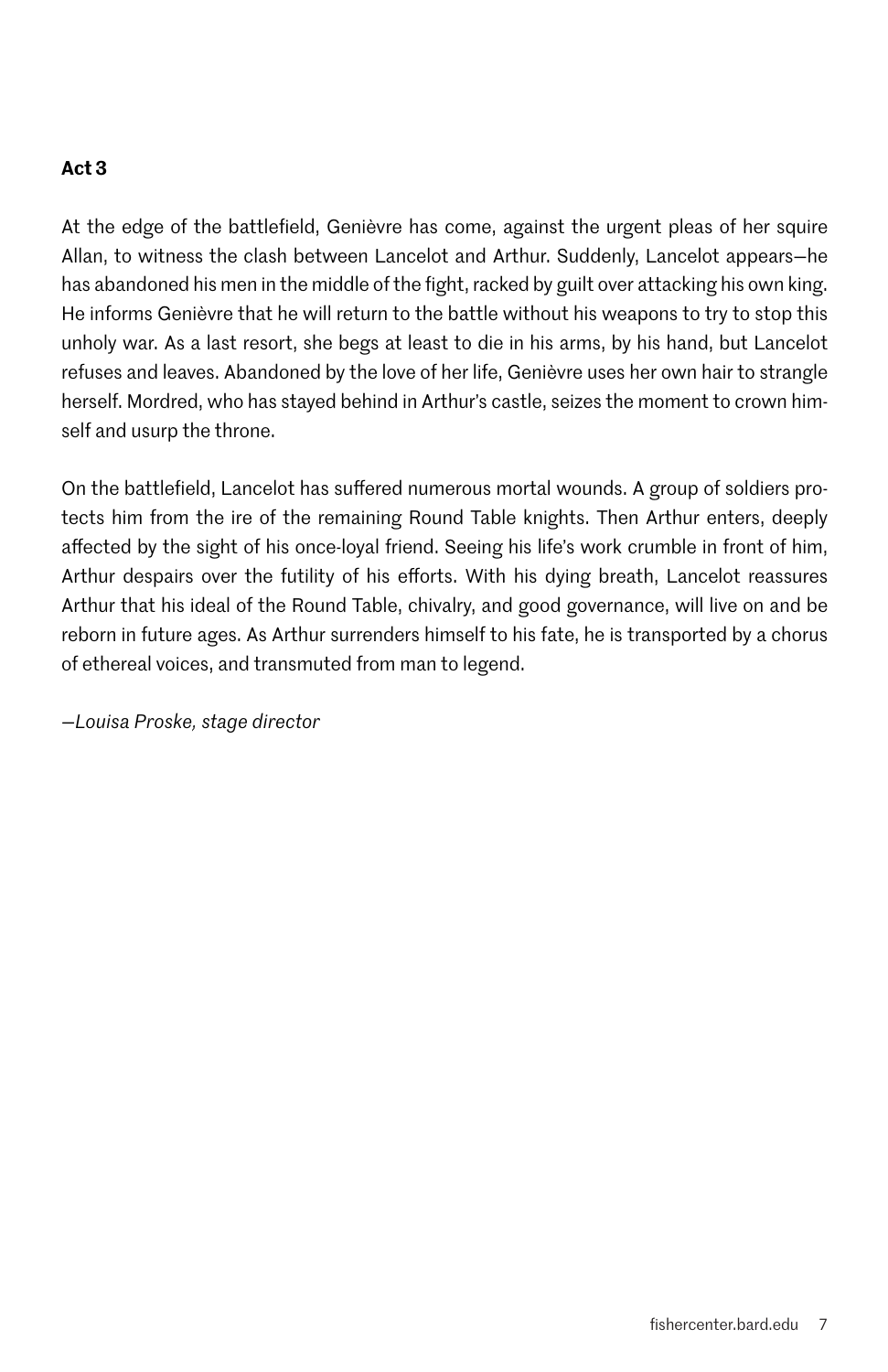## **PROGRAM NOTES**

In composing the libretto for *Le roi Arthus*, Ernest Chausson brought Arthurian literature back to its French roots. The first sources on Arthur were in Latin. After the Romans departed from Britain in the fifth century, we are told, it was Arthur who rallied his countrymen and led them to victory over the Saxon invaders of the island. From the ninth century on, Latin chroniclers made brief but laudatory references to this king. One chronicler wrote, "This is that Arthur, of whom the Britons fondly fable even to the present day. . . . For a long time, he upheld the sinking state and roused the broken spirit of his countrymen to war." Yet the original literary works about this famous ruler were in French. In the last decades of the 12th century, Chrétien de Troyes composed the first romances about Arthur and his Round Table, including the first account of the *amours* of Lancelot and Guinevere. Between 1215 and 1240, the anonymous authors of vast Old French Vulgate and Post-Vulgate Cycles provided the definitive narrative of the Arthurian legend, concluding with the war between Arthur and Lancelot, the treason of Arthur's nephew Mordred, and Arthur's mysterious disappearance after his final battle. When Arthur became courtly and chivalric, he became French.

In the 19th century, a legend like that of King Arthur could never be entirely dissociated from nationalism. Influenced by the Romantic movement's interest in medieval northern Europe, Richard Wagner composed operas based on Middle High German versions of these French tales. In 1882, Chausson attended the premiere of *Parsifal* at Bayreuth, which he praised in a review for *L'Art musical* as "one of the most astonishing works of modern genius." Inspired by Wagner, he composed the symphonic poem *Viviane*, which treats the love affair between Merlin and the Lady of the Lake. The legend of Lancelot and Guinevere had been entwined with that of Tristan and Yseult since the 12th century, but when Chausson began his work on *Le roi Arthus* in 1886, he worried, "The greatest shortcoming of my drama is no doubt the resemblance of its subject to that of [Wagner's] *Tristan*. That wouldn't be so bad if I could manage to deWagnerize myself." An anti-Wagnerian movement had emerged in France, spurred on by the anti-German sentiments of the Franco-Prussian War, and, as secretary of the Société nationale de musique, Chausson committed himself to promoting the work of French-speaking composers.

Yet the ideal to which *Le roi Arthus* aspires ultimately transcends all nationalisms. Affected by the Symbolists' emphasis on art for art's sake, Chausson turned against what he called "descriptive music," that is, music embedded in a narrative, and sought to evoke "only feelings." When the opera was premiered in 1903 at the Théâtre de la Monnaie in Brussels, critics perceived Wagnerian resonances in the first two acts, but they admired Chausson's own affirmation of the immortal nature of thought over the transitoriness of history in its dazzling conclusion.

*—Karen Sullivan, Irma Brandeis Professor of Romance Literature and Culture, Bard College*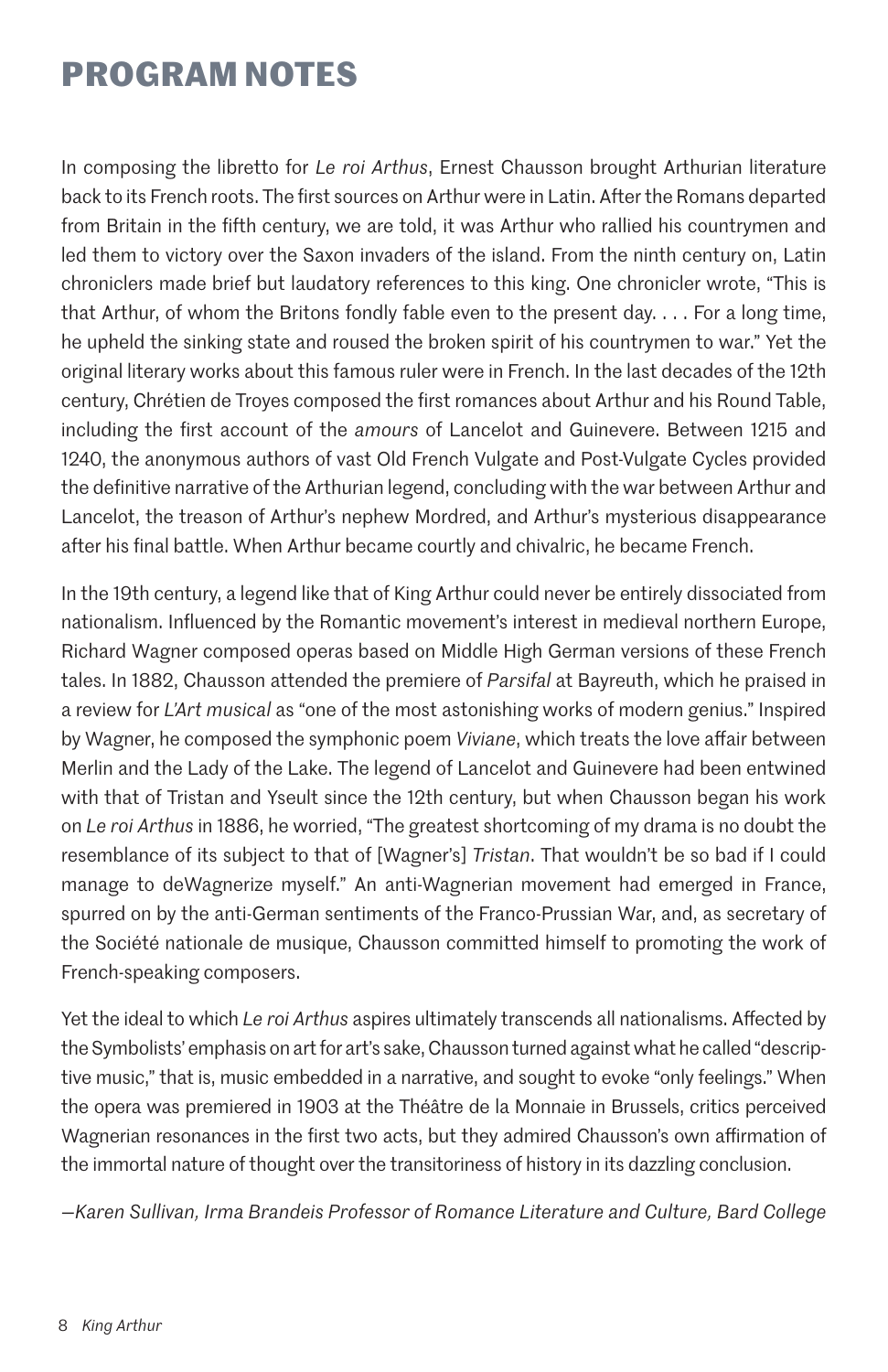Ernest Chausson is hardly an unknown composer. His *Poème* for violin and orchestra is still a favorite with violinists and audiences alike, and justly so. His one symphony is firmly entrenched on the fringes of the repertory: detractors have always accused it of sounding like that of his master, César Franck, while defenders are quick to point out the differences. Smaller works—vocal and chamber music or sometimes a combination of the two—will always be prized by those who love Claude Debussy, Gabriel Fauré, Henri Duparc, and Maurice Ravel; indeed, his *Poème de l'amour et de la mer* and the Concerto for Piano, Violin, and String Quartet stand apart from the work of his major contemporaries and in some respects surpass it. Still, his sole opera, into which he poured most of his energies during the last decade of his tragically short life (he was killed in a bicycle accident at the age of 44) remains unknown. In that, *Le roi Arthus* shares the fate (with the important exception of *Pelléas et Mélisande*) of other ambitious operas of fin-de-siècle France, including those of Paul Dukas, Franck, Fauré, Vincent d'Indy, Albéric Magnard, and Déodat de Séverac. It's true that the CD has rescued some of these from total oblivion, but by no means all of them. The charming Séverac, a composer of ravishing piano pieces and songs very much in the manner of Debussy but with a profile of their own, wrote an opera on the subject of Heliogabalus, whose curiosity value alone would seem to make it a candidate for the CD resuscitation. (Previous recordings of Chausson's *Arthus* include the no longer available version with Armin Jordan conducting, and Leon Botstein's 2004 recording with the BBC Symphony Orchestra on Telarc records.)

Chausson was an immensely likable and cultivated man, a collector of art (including that of his friends Odilon Redon, Berthe Morisot, Maurice Denis, and Édouard Vuillard) and an avid reader, especially of folklore and mythology, including that of India, Malaysia, China, and Japan, and especially the Celtic legends of Arthur and his court. His considerable wealth left him free to spend his time as he wished, and he was a generous benefactor of less-fortunate artists and musicians, including Debussy, whose gratitude left something to be desired. His married life was idyllic and produced five children, but he was also restless and even tormented, uncertain of his talent and (in his early 20s) of which branch of the arts to pursue. He was a talented draftsman and a fair-to-middling littérateur, as a recently published collection of his writings (especially an autobiographical novel, *Jacques*) shows. After composing numerous vocal settings of poetry, at first that of the Parnassian poets and later that of the Symbolists, he grew impatient with poems not written to be set to music. When he began to consider an opera, he chose to write his own libretto, in verse and prose of a very high caliber. At one point he even considered letting it stand by itself as a play.

Although Chausson inherited a mansion in the fashionable Boulevard de Courcelles, he disliked Paris and its many distractions. "I curse Paris and the vain worldly occupations that prevent you from thinking about the only things that matter," he wrote in a letter to his *marraine* (literally godmother, but in this case a kind of spiritual advisor), Mme. de Rayssac. And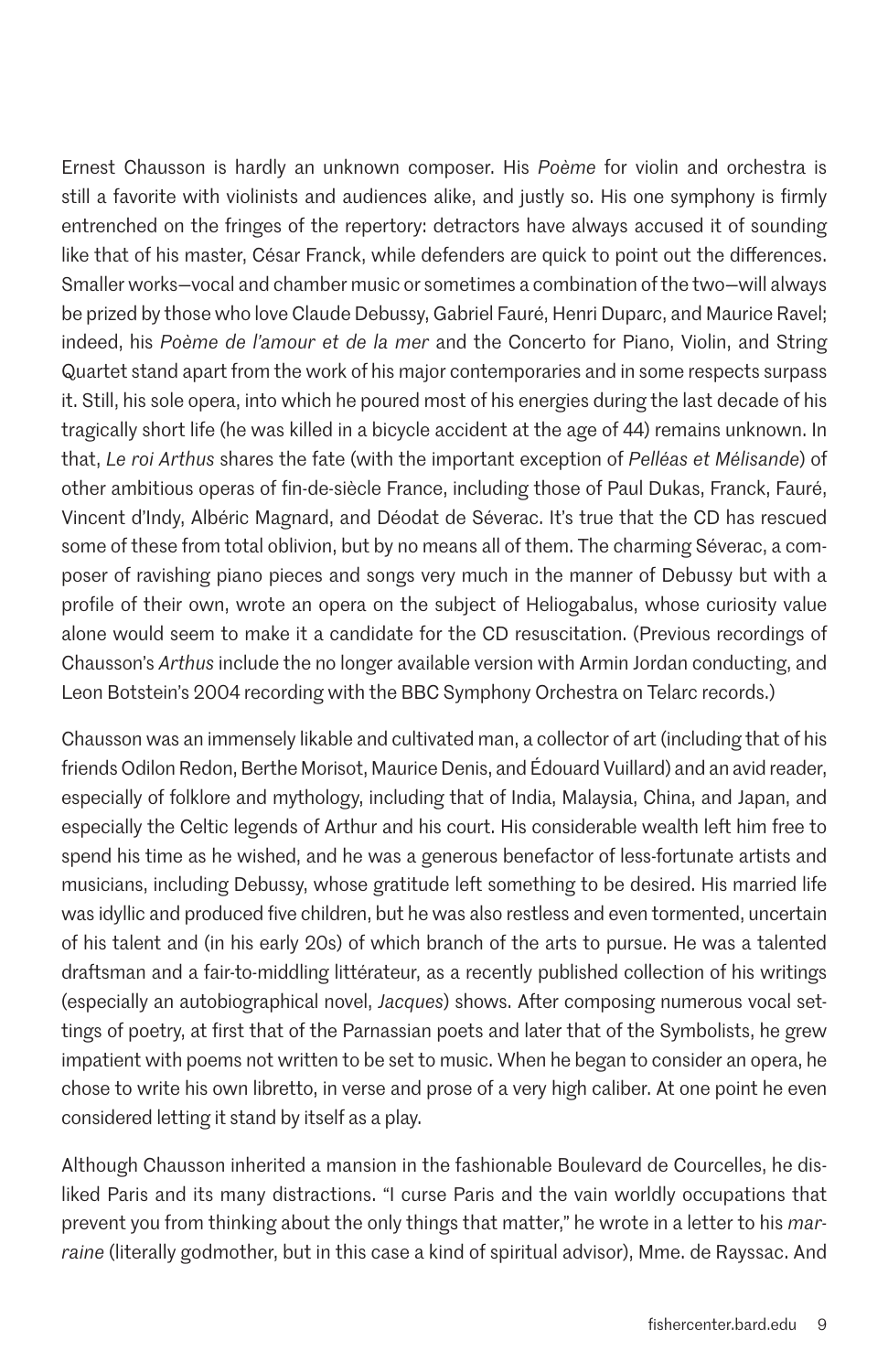his restless nature resulted in his spending much of his life elsewhere, constantly moving his family to different rented houses or chateaux in France, Switzerland, and Italy. (Two prolonged sojourns at Fiesole in the 1890s were especially memorable and productive.)

Given his penchant for wandering, it seems strange that he never visited Brittany, which was to be the setting for *Arthus*, except for a stay of several weeks when he was 20 at the coastal resort of Saint-Quay-Portrieux. He and his mother shared a rented villa close to the convent where the devout Mme. de Rayssac was staying. Judging from a single diary entry, he was enamored of the somewhat older and widowed lady. Nothing was to come of this, but he remained devoted to her until her death in 1892. In their voluminous correspondence he often harks back to those idyllic days at Saint-Quay, which had remained a kind of holy place for him. In a letter of 1885 to Mme. de Rayssac (the same one quoted above), he mentions his working quarters of the moment, a workman's cottage on an estate near the Loire that he had rented with his family for the summer. "It reminds me of our little house at Saint-Quay," he tells her, so charming and so *opera-comique*. "How many things that brief trip of six weeks gave rise to! It's certainly one of the memories of the past I cling to the most. It seems to me that it was there that my youth really began. Now ten years have passed. How everything has changed! How many deaths in that period! When I think of what I've done since then, for a moment I get a real sensation of the rapidity of time passing. Ten years! And so few works to show for it. Have I another ten years to live? And then I'm afraid for a moment, not of death, but of dying before I've accomplished my task, without having done what I've been called on to do." (Chausson was always haunted by the idea that he would die prematurely; unfortunately, he was right.)

Although Jean Gallois, the author of an exhaustive biography of the composer and editor of a selection of his writings (*Ernest Chausson* [Fayard, 1994] and *Ernest Chausson:* Écrits *Inédits* [Éditions du Rocher, 1999]), never makes the suggestion, I can't help wondering whether Chausson's almost Proustian devotion to the little seaside town, in which is mingled a note of eroticism, together with his subsequent avoidance of Brittany altogether, as though to keep those early memories pristine, might have been an element in his choice of a subject and a setting for his opera. His story of illicit love (suggestive of *Tristan und Isolde*, as critics were quick to point out, though in fact the resemblance is more literary than musical), over which noble idealism triumphs, could well have had its beginnings in that distant summer. Whatever the source, *Arthus*, with its story of passion, betrayal, forgiveness, and ultimate resurrection, and its emotionally charged but transparent score, somewhere between Wagner and Emmanuel Chabrier's *Briséïs*, is a masterpiece which deserves to be known. Its seamless weaving together of music and poetry culminates in an enchantment more potent than Merlin's waning powers could produce—that of the invisible choir which summons the King to nirvana, and brings his saga to its bittersweet conclusion.

## **—***John Ashbery (1927–2017), Charles P. Stevenson Jr. Professor of Languages and Literature, Bard College*

*Written for a concert performance of the opera by the American Symphony Orchestra on February 4, 2001, at Avery Fisher Hall at Lincoln Center.*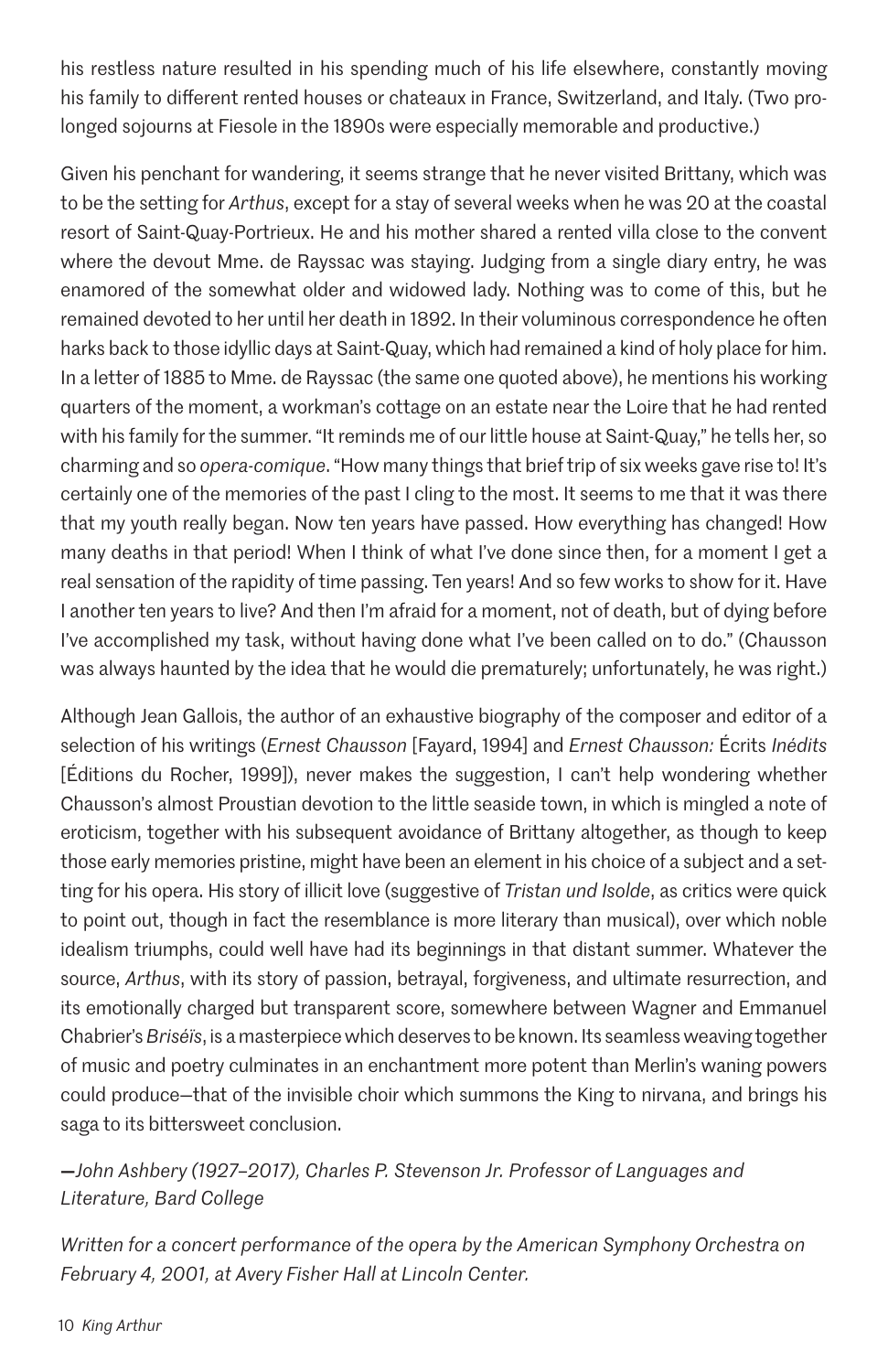## **WHO'S WHO**



©Ric Kallaher

## **Leon Botstein** Conductor

Leon Botstein is music director and principal conductor of the American Symphony Orchestra, founder and music director of The Orchestra Now, artistic codirector of Bard SummerScape and the Bard Music Festival, and conductor laureate of the Jerusalem Symphony Orchestra, where he served as music director from 2003 to 2011. He has been guest conductor with the Los Angeles Philharmonic, Royal Philharmonic Orchestra, Aspen Music Festival, Buffalo Philharmonic Orchestra, Mariinsky Theatre, Russian National Orchestra in Moscow, Hessisches Staatstheater Wiesbaden, Taipei

Symphony, Simón Bolivar Symphony Orchestra, and Sinfónica Juvenil de Caracas in Venezuela, among others. In 2018, he assumed artistic directorship of the Grafenegg Academy in Austria. Recordings include a Grammy-nominated recording of Popov's First Symphony with the London Symphony Orchestra, an acclaimed recording of Hindemith's *The Long Christmas Dinner* with the American Symphony Orchestra, and recordings with the London Philharmonic, NDR Orchestra Hamburg, Jerusalem Symphony Orchestra, and The Orchestra Now, among others. Many of his live performances with the American Symphony Orchestra are available online. He is editor of *The Musical Quarterly* and author of numerous articles and books, including *The Compleat Brahms* (Norton), *Jefferson's Children* (Doubleday), *Judentum und Modernität* (Bölau), and *Von Beethoven zu Berg* (Zsolnay). Honors include Harvard University's prestigious Centennial Award, the American Academy of Arts and Letters award, and Cross of Honor, First Class, from the government of Austria, for his contributions to music. Other distinctions include the Bruckner Society's Julio Kilenyi Medal of Honor for his interpretations of that composer's music, Leonard Bernstein Award for the Elevation of Music in Society, and Carnegie Foundation's Academic Leadership Award. In 2011, he was inducted into the American Philosophical Society.



Photo by Russ Rowland

#### **Louisa Proske** Stage Director

Louisa Proske directs opera, classical theater, and contemporary drama. She is the incoming associate artistic director and resident director at Oper Halle, Germany, as well as cofounder and resident director of the critically acclaimed Heartbeat Opera. Proske is the recipient of a 2018 Princess Grace Award, the subject of a recent feature in *Opernwelt,* and was chosen as the Musical America New Artist of the Month. Opera productions include *The Mother of Us All* (Metropolitan Museum of Art, New York Philharmonic, Juilliard Vocal Arts), *Agrippina* (Lincoln Center debut), *Rinaldo*

(Glimmerglass Festival, postponed due to COVID), *Der Freischütz, Don Giovanni, Carmen, Lucia di Lammermoor*, *Daphnis et Chloé* (Heartbeat Opera), *La bohème* (Pittsburgh Festival Opera), *Così fan tutte* (LoftOpera), *Falstaff* (dell'Arte Opera Ensemble), and the world premiere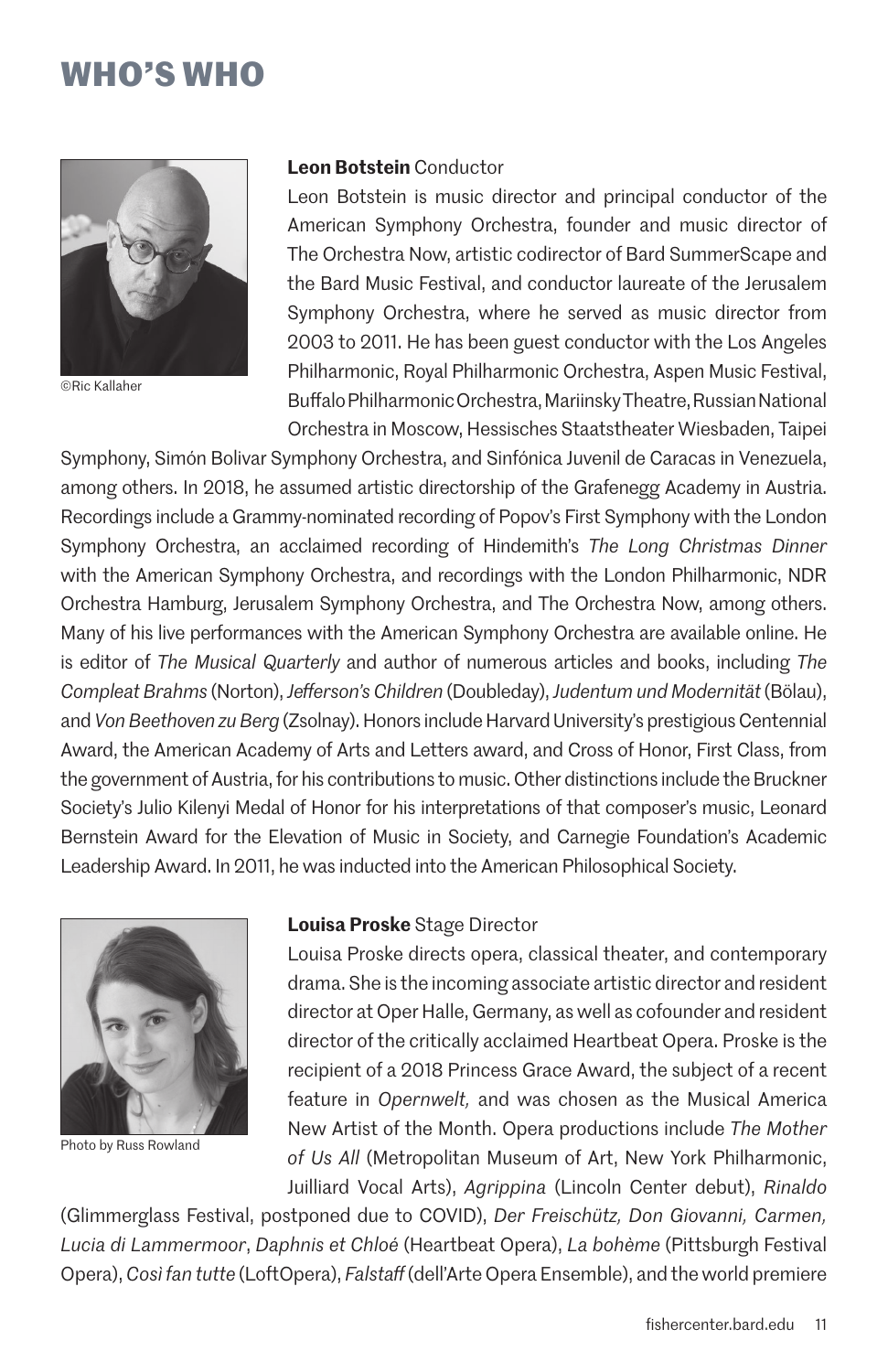of *Invisible Cities* (Italian Academy, New York). Theater productions include *The White Devil* (Red Bull Theater, *New York Times* Critic's Pick), *peerless* (nominated for a Berkshire Theatre Award for Outstanding Direction), G*aslight, This, Engagements* (Barrington Stage Company), *One Day When We Were Young* (Edinburgh). Upcoming: *Rigoletto* (Oper Halle).

## **Creative Team**

## **Anne Ford-Coates** Hair and Makeup Design

Anne Ford-Coates's work on Broadway includes hair and makeup design for *Oklahoma!* and *The Nap;* and makeup design for *Frozen, A Bronx Tale*, *On Your Feet!*, *Disaster!*, *On the Twentieth Century*, and *It Shoulda Been You*. Her recent New York designs include *The Wolves* (Lincoln Center), *Mary Page Marlowe* (Second Stage Theater), *Peter Pan* and *Demon* (Bard SummerScape). She has designed for hundreds of theater and opera companies in the United States and worldwide; highlights include *The Music Man* (Royal Opera House Muscat, Oman), *Der Ring des Nibelungen* (Kennedy Center), and, during the pandemic, *Frozen*, the musical, which opened safely in Australia on December 10, 2020.

## **Matt Saunders** Set Designer

Matt Saunders is a Philadelphia-based scenic designer and creator of new performance work. He is a founding member and associate artistic director of the OBIE Award–winning, experimental theater company New Paradise Laboratories (NPL). He has been involved in the creation of NPL's work through both scenic design and performance for 20 years. His theater work includes: *Daddy* (Drama Desk Award for Set Design, Vineyard/The New Group); *Thunderbodies* (Soho Rep.); *Pipeline* (Lincoln Center); *Venus* (Signature Theatre Company); *Futurity* (Soho Rep./Ars Nova); *Good Person of Szechwan, The Tempest* (Public Theater); *As You Like It* (New Victory Theatre); *The Hard Problem, Under the Whaleback* (Wilma Theater); *The Price* (Mark Taper Forum); *The Bluest Eye* (Guthrie Theater); and *Familiar* (Yale Repertory Theatre). His opera work includes: *We Shall Not Be Moved* (Opera Philadelphia/ Apollo Theater/Hackney Empire Theatre); *Káťa Kabanová* (Spoleto Festival USA); *Angel's Bone* (Prototype Festival, New York City); *Prisoner of the State* (New York Philharmonic, BBC Orchestra, Barbican Centre/Malmö/De Doelen/Concertgebouw Brugge); and *Rinaldo*  (Glimmerglass Festival). He was a 2015 Hodder Fellow at Princeton University, 2014 Pew Fellow, and holds an MFA in design from Yale School of Drama. He is the associate professor of design in the Department of Theater at Swarthmore College.

## **Thomas Schall** Fight Choreographer

Thomas Schall is a New York–based fight director with more than 100 Broadway shows to his credit, among them, *King Lear*, *Network*, *Jitney*, *A Soldier's Play* (Drama Desk Award for fight choreography), *Angels in America*, *True West*, *War Horse*, *Of Mice and Men*, and *Romeo and Juliet*. Off Broadway, he has worked extensively at New York Theatre Workshop (*Othello*, Drama desk nomination, *Red Speedo*, *The Invisible Hand*); the Public Theater (*Hamlet*, *Titus*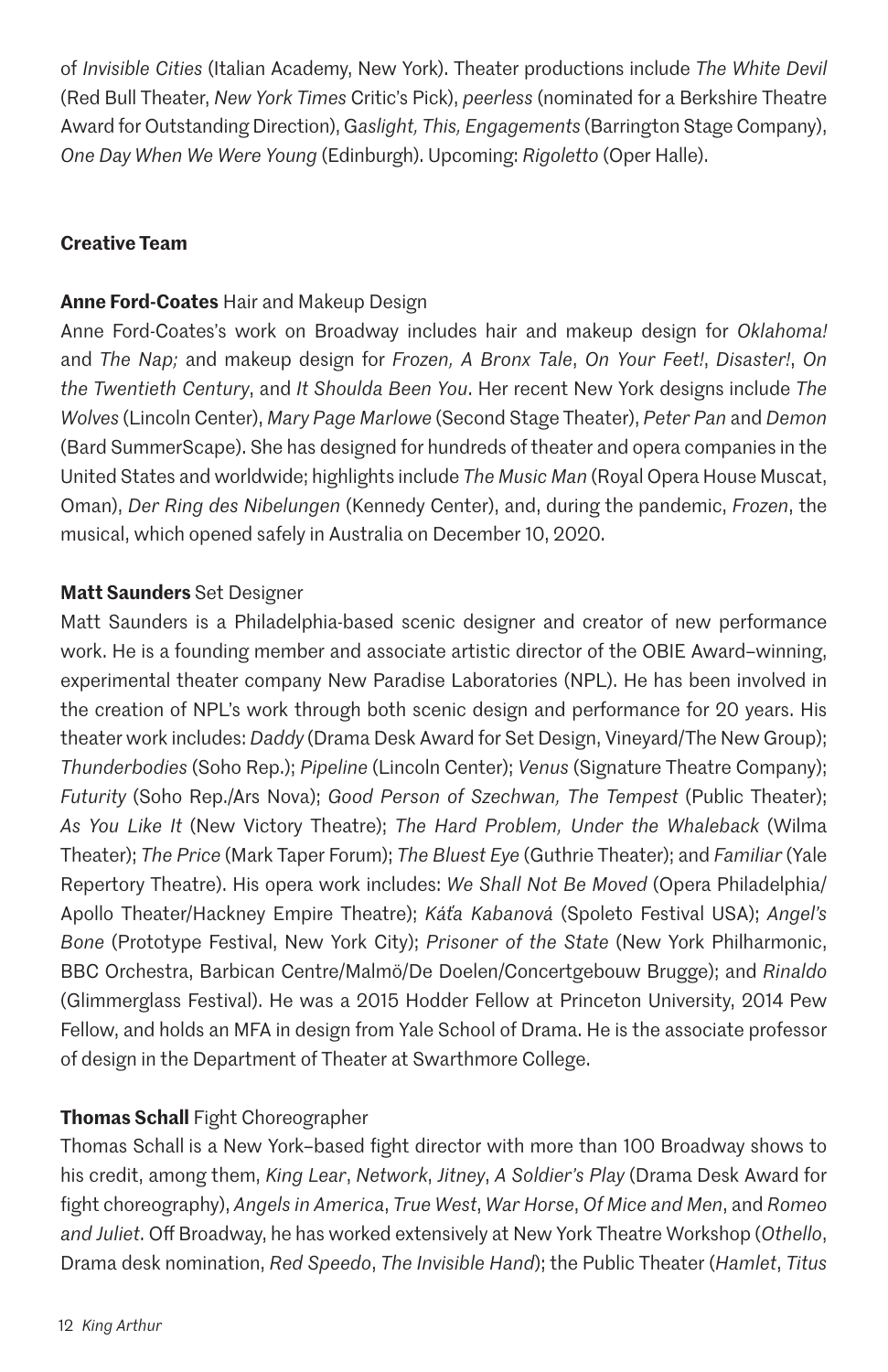*Andronicus*, *Othello*, *The Low Road*); Roundabout Theatre Company (*Scotland, Pa.*, *The Rose Tattoo*); Manhattan Theatre Club (*Choir Boy*, *The Nap*); and Park Avenue Armory (*The Hairy Ape*, Drama Desk nomination).

## **Zoe Scofield** Movement Director

Zoe Scofield (she/her/hers) is a 2015 Guggenheim Fellow, and a dance and visual artist based in Seattle, Washington, since 2002. Scofield is the coartistic director and founder of zoe | juniper, a dance and visual art company. Her work has been commissioned and presented by Jacob's Pillow, New York Live Arts, On the Boards, REDCAT, MASS MoCA, Frye Art Museum, the Joyce Theater, PS 122, Carolina Performing Arts, and the Met Museum, among others. Scofield works in performance, video installation, photography, opera, and film. Her most recent film, *Ordinary Grief / the people to come,* was commissioned by the city of Seattle's This is Beethoven festival and can be seen online. Her current project, *The Other Shore*, is an art object, online performance, video installation premiering at Jacob's Pillow in August 2021. She earned an MFA in dance from the University of the Arts as part of its inaugural class.

## **Anika Seitu** Hair and Makeup Designer

Anika Seitu is a Baltimore native who has worked in the industry for 18 years and seamlessly transitions between theater, film, and print. Her wig designs include *Carmen* (Opera Orlando) and *Amazing Grace* (Museum of the Bible), and her film and TV work includes *Wonder Woman 1984*, *Charm City Kings*, the Kennedy Center Honors, and 2020's presidential debates. She has also toured with numerous national and international productions, including *Kinky Boots*, *The Color Purple*, and *Cats*.

## **Kaye Voyce** Costume Designer

Kaye Voyce has designed costumes for Bard SummerScape's *Demon, The Wreckers, The Wild Duck, Judgment Day, and Osud*. On Broadway, she has worked on *True West, Sea Wall/A Life, The Nap, Significant Other, The Real Thing, The Realistic Joneses*, and *Shining* C*ity*. Recent off-Broadway work includes *Anatomy of a Suicide* (Atlantic); *Mud/Drowning* (Mabou Mines); *Greater Clements* (Lincoln Center Theater); *Marys Seacole* (LCT3); *Hurricane Diane* (NYTW); *Mary Page Marlowe* (Second Stage); *Harry Clarke* (Vineyard); *The Antipodes, Signature Plays, The Wayside Motor Inn* (Signature Theatre); *Coriolanus, Office Hour, Hamlet* (Public Theater); and *Measure for Measure* (Elevator Repair Service/Public Theater). Recent opera/dance/performance credits include *La fanciulla del West* (NCPA Beijing); *Faust* (Opera Omaha); *La traviata* (Opera Theatre of Saint Louis); *The Summer King* (Pittsburgh Opera, world premiere); *Il Turco In Italia* (Festival d'Aix-en-Provence); Trisha Brown's final two dances, *Rogues* and *Toss*; and many works with Richard Maxwell and the New York City Players, including *Open Rehearsal* for the 2012 Whitney Biennial.

## **Scott Zielinski** Lighting Designer

Scott Zielinski lives in New York City and Vermont, and has designed lighting for more than 300 productions of theater, dance, and opera throughout the world. Opera highlights include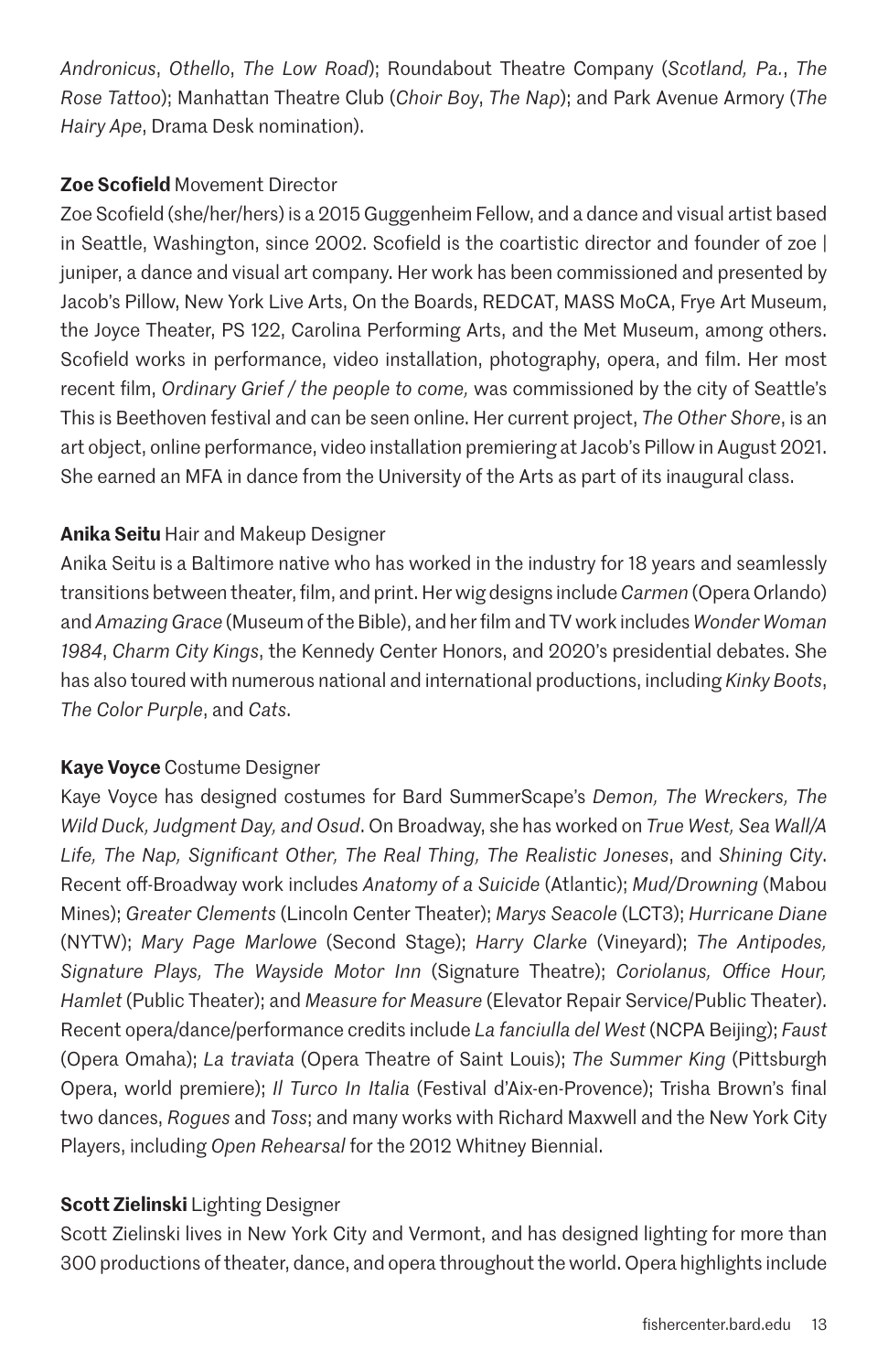*Turandot* (Opera Australia); *Farewell My Concubine* (Beijing Music Festival); *Miss Fortune* (Bregenzer Festspiele and Royal Opera House, London); *The Magic Flute* (Canadian Opera Company); *L'Orfeo* (English National Opera); *Lucia di Lammermoor* (Houston Grand Opera and New York City Opera); *Trojan Women* (National Changgeuk Company of Korea, Wiener Festwochen, Holland Festival, and LIFT, London); *Matsukaze* (Lincoln Center Festival); *La traviata* (Lithuanian National Opera); *La Commedia* (De Nederlandse Opera); *Red Waters* (Opéra de Rouen Haute-Normandie and Opéra de Rennes); *The Bonesetter's Daughter* (San Francisco Opera); *Yardbird* (Seattle Opera, Lyric Opera of Chicago, and Philadelphia Opera); and *Facing Goya* (Spoleto Festival USA and Singapore Arts Festival); among others.

### **Cast**



Photo by Fay Fox

## **Andres Acosta** The Laborer

Praised for his sweet, lyrical voice, Cuban American tenor Andres Acosta stands out through his strong vocal presence and magnetic acting. Upcoming performances for the 2021–22 season include a return to Minnesota Opera as guest soloist and curator of the *Opera in the Outfield* concert, his role debut as Edgardo in *Lucia di Lammermoor* in his return to Madison Opera, his return to Houston Grand Opera as Papi/Jasper for the world premiere of *The Snowy Day*, his debut with Santa Fe Opera in the creation of the title role in *The Pigeon Keeper*, and his debut at Florida Grand

Opera reprising the role of Timothy Laughlin in *Fellow Travelers*. Recent highlights include his debut at Opera San Antonio as Arturo in *Lucia di Lammermoor*, his Ravinia Festival debut in Bernstein's Mass, his Atlanta Opera debut as Alejandro in *Frida*, his house debut with Pittsburgh Opera reprising the role of Arcadio in *Florencia en el Amazonas,* his Houston Grand Opera debut as Father Matías in *El Milagro del Recuerdo*, and the role of Timothy Laughlin in *Fellow Travelers* in his house debuts with both Madison Opera and Minnesota Opera.



Photo by Jessica Osber Photography

## **Justin Austin** Mordred

Justin Austin is a baritone who was born in Stuttgart, Germany, to professional opera singer parents. He received his master's degree from Manhattan School of Music, and has since been building an increasingly impressive career in opera, concert, and song repertoire. Despite the pandemic, his 2020–21 season included a number of exciting projects. He recently appeared as soloist in the Metropolitan Opera's first public performances in 14 months, in concerts conducted by Yannick Nézet-Séguin. He created the leading role in a new virtual opera, *An American Apollo,* for Washington National Opera, and was invited by Thomas Hampson to be part of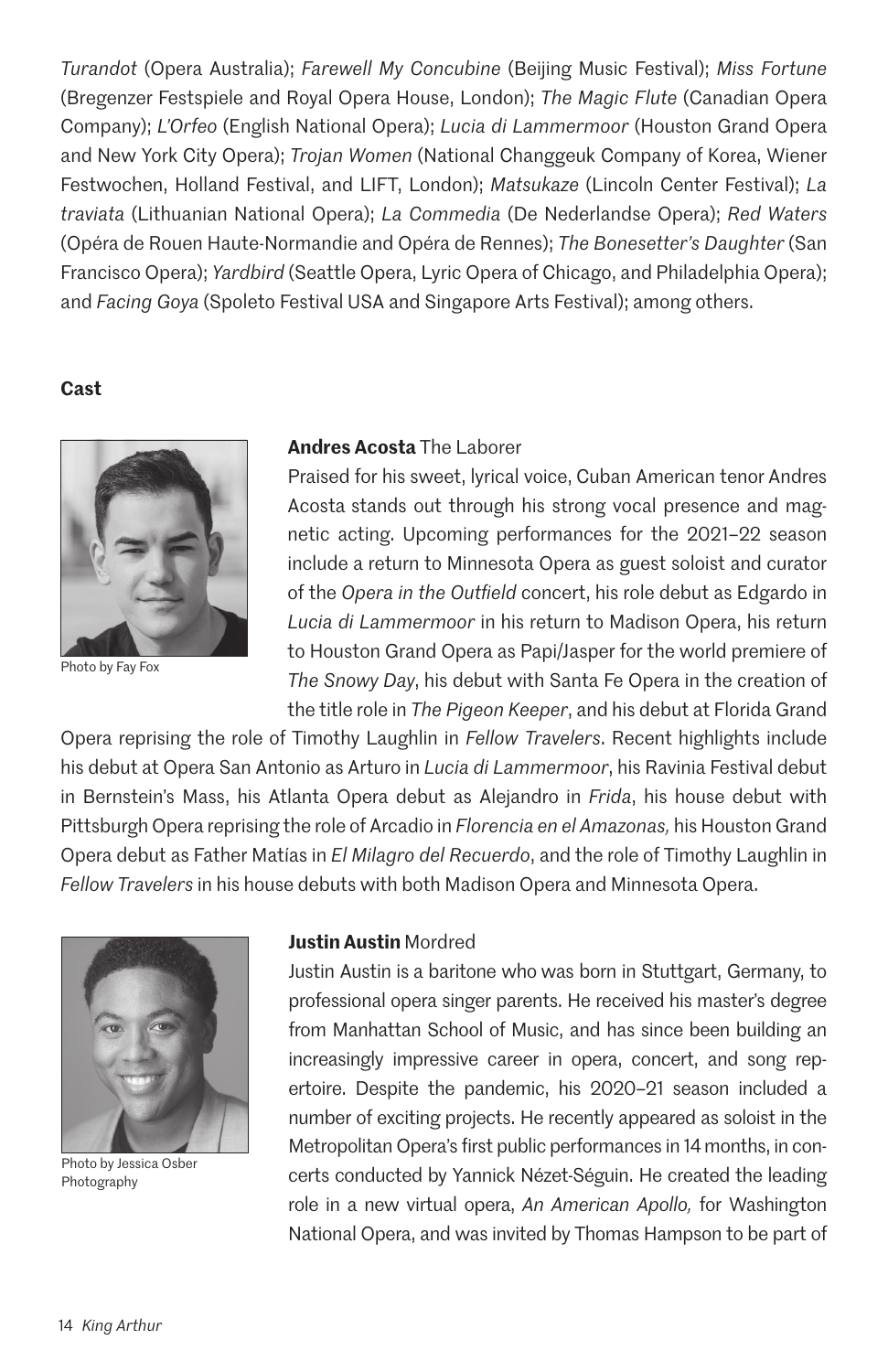the Hampsong Foundation's A Celebration of Black Music, with the Elbphilharmonie, in Hamburg. He will debut at the Metropolitan Opera House next spring, in the company's premiere of *Hamlet* by Brett Dean. He has appeared with the Bavarian State Opera, Munich; Grand Théâtre de Genève; Opera Theatre of Saint Louis; Saratoga Opera; Master Voices; New York Festival of Song; and Saint Louis Symphony Orchestra. This winter, he created the leading role of George in Ricky Ian Gordon's new opera, *Intimate Apparel,* with Lincoln Center Theater.



Photo courtesy of the artist

## **Andrew Bidlack** Lyonnel

Tenor Andrew Bidlack is renowned for his contemporary roles as well as his appearances in standard repertoire. A former Adler Fellow, Bidlack made his San Francisco Opera debut in *The Little Prince* and appeared as Odoardo in *Ariodante*, Count Albert in *Die tote Stadt,* Pedrillo in *Die Entführung aus dem Serail*, Arturo in *Lucia di Lammermoor,* and as *Boris Godunov*'s Simpleton, among other roles. Recent highlights include Beppe in *Pagliacci* at the Metropolitan Opera, Arcadio in *Florencia en el Amazonas* at Florida Grand Opera and Arizona Opera, and Greenhorn/Ishmael in Jake

Heggie's *Moby-Dick* at Chicago Opera Theater. Other successes include his United Kingdom debut in the challenging role of Private John Ball in Welsh National Opera's world premiere by composer Iain Bell, *In Parenthesis,* directed by David Pountney and conducted by Carlo Rizzi with performances at the Royal Opera House, Covent Garden. Future appearances include *The Diving Bell and the Butterfly* at Dallas Opera—another world premiere by Joby Talbot in whose highly lauded *Everest* (also at Dallas Opera), Bidlack appeared in the principal role of Rob Hall.



Photo by Andrew Bogard

#### **Troy Cook** Merlin

Praised for his "technically flawless performance" by *Opera News*, American baritone Troy Cook made his Royal Opera, Covent Garden, debut as Guglielmo in *Così fan tutte,* and made his role debut as Ford in Hamburgische Staatsoper's *Falstaff* following his debut with the company as Marcello in *La bohème*. Other recent engagements include John Cree in the world premiere of *Elizabeth Cree* with Opera Philadelphia, Rodrigo in *Don Carlo,*  and Sharpless in *Madama Butterfly,* with Washington National Opera. During the 2020–21 season, Cook's originally scheduled

engagements include his role debut as Mark Torrance in *The Shining* with Opera Colorado (postponed), and the role of Inman in *Cold Mountain* with Virginia Opera. Due to COVID, Virginia Opera will now present *Gianni Schicchi* in its place, with Cook in the titular role. He was also originally slated to bring his signature role of Germont in *La traviata* to Inland Northwest Opera (canceled), and join the Kalamazoo Symphony Orchestra for Beethoven's Ninth Symphony (canceled). Future seasons include his return to Opera Philadelphia, and an appearance with the Phoenicia International Festival of the Voice as Tonio in *Pagliacci.*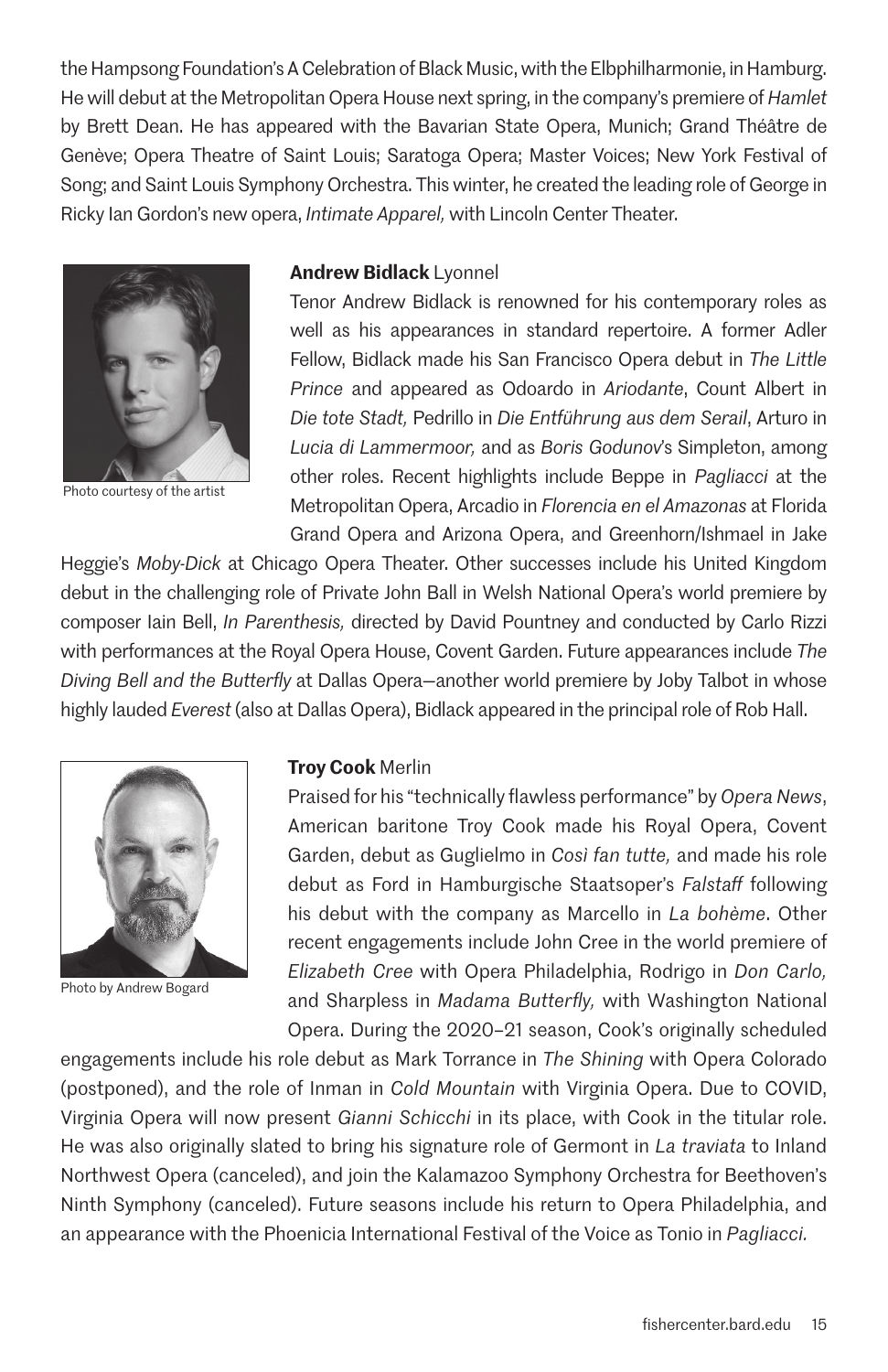

Photo by Stephanie Girard

#### **Sasha Cooke** Queen Genièvre

Two-time Grammy Award–winning Sasha Cooke has been called a "luminous standout" (*New York Times*) and "equal parts poise, radiance and elegant directness" (*Opera News*). She is sought after by the world's leading orchestras, opera companies, and chamber music ensembles for her versatile repertoire and commitment to new music. Cooke has sung at the San Francisco Opera, Metropolitan Opera, English National Opera, Seattle Opera, Opéra National de Bordeaux, and Gran Teatre del Liceu, among others; and with more than 70 symphony orchestras worldwide under conductors including Gustavo Dudamel, Sir Mark Elder, Bernard

Haitink, James Levine, Riccardo Muti, Yannick Nézet-Séguin, Trevor Pinnock, Michael Tilson Thomas, and Edo de Waart. Recently, Cooke collaborated with 17 composers on a project that will be released on the Pentatone label next fall, and will premiere at San Francisco Symphony as part of its Great Performers series. Also, during the 2021–22 season, Cooke returns to the Metropolitan Opera for *Le nozze di Figaro*. In concert, she appears with the Boston Symphony, St. Louis Symphony, Minnesota Orchestra, Los Angeles Philharmonic, Netherlands Radio Orchestra, Detroit Symphony, and Oregon Symphony, and gives solo recitals in Tucson and Baltimore. For more information, visit sashacooke.com.



Photo by Arielle Doneson

## **Norman Garrett** King Arthur

American baritone Norman Garrett, whose performances have been called "scene-stealing" by the *New York Times,* is enjoying a varied and exciting career. This season, he makes his role debut as the title role in *Don Giovanni* at Dayton Opera, reprises Escamillo in *Carmen* at Opera Orlando, and makes his house debut at Theater an der Wien as Crown in *Porgy and Bess*, while in concert, he records an album of holiday favorites with Cincinnati Opera. Recent career highlights include his Metropolitan Opera debut as Jim in *Porgy and Bess*, his Houston Grand Opera debut

as Ríolobo in Daniel Catán's *Florencia en el Amazonas*, and appearances at Washington National Opera, where he was previously a Domingo-Cafritz Young Artist, as Masetto in *Don Giovanni* and Lieutenant Gordon in Kevin Puts's *Silent Night*. Garrett is a former winner of the George London Foundation Competition, and has received top prizes in more than a dozen international vocal competitions. He is a graduate of the University of Cincinnati College-Conservatory of Music, Texas Tech University, and the Academy of Vocal Arts, where he was a resident artist.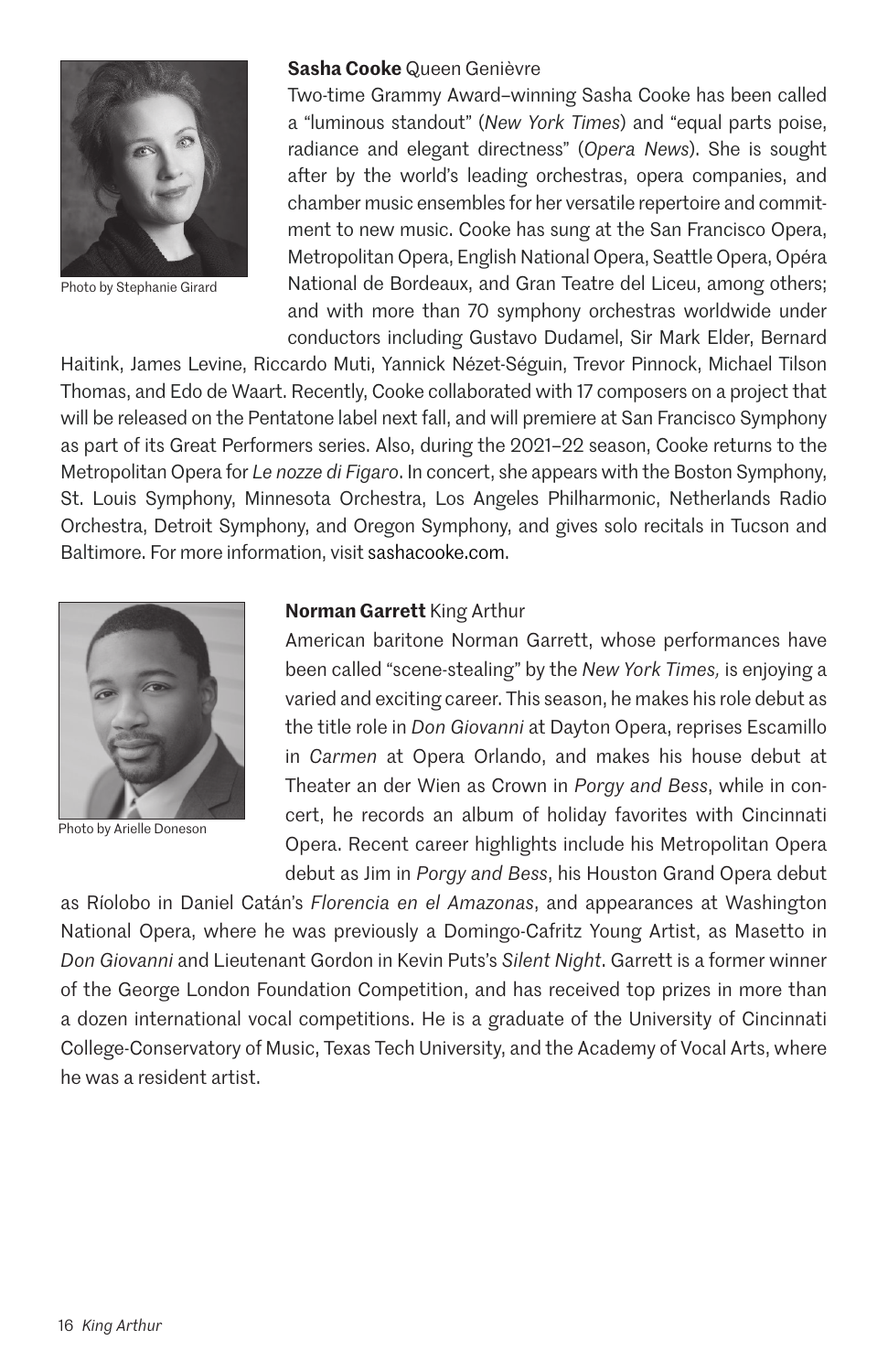

Photo courtesy of the artist

## **Matthew White** Lancelot

Tenor Matthew White, hailed as "an elegant tenor capable of exciting high notes" (*Cincinnati Business Courier*), recently made critically acclaimed debuts as Roméo in *Roméo et Juliette* at Cincinnati Opera and as Pinkerton in *Madama Butterfly* at Tulsa Opera. This season, he returns to Tulsa Opera as the Duke in *Rigoletto*, while last season featured house debuts at Edmonton Opera as the Duke and Opera Naples as Rodolfo in *La bohème*. White is a recent graduate of Philadelphia's prestigious Academy of Vocal Arts, where he performed a variety of roles, including Roméo, the title role in *Werther,* 

Roberto in *Le Villi,* and Edgardo in *Lucia di Lammermoor*. A favorite of competitions, he was selected to compete in the 2019 Operalia Competition in Prague. He has won numerous other awards, including the Grand Prize of the Gerda Lissner International Vocal Competition and first place in the Deborah Voigt International Vocal Competition. A trained violinist, White is also an avid surfer and runs his own surfboard business, with clients around the world.



Photo by Arielle Doneson

## **Wei Wu** Allan

A native of China, Grammy Award–winning bass Wei Wu recently made his debut with the Santa Fe Opera as Kobun in the world premiere production of Mason Bates's *The (R)evolution of Steve Jobs.* For the 2020–21 season, engagements included the Inspector in the world premiere of Jennifer Higdon's *Woman with Eyes Closed*  with Opera Philadelphia (postponed), his debut as Gremin in *Eugene Onegin* in a return to Minnesota Opera (canceled), and Ferrando in *Il trovatore* with Portland Opera in his company debut (canceled). Future seasons include the rescheduled tour of *The (R)*

*evolution of Steve Jobs.* Wu's original engagements for the COVID-19 shortened 2019–20 season featured debuts with Opera Philadelphia as the Bonze in *Madama Butterfly* (postponed) and with Pensacola Opera as Ferrando in *Il trovatore* (canceled). He returned to Washington National Opera to perform Sarastro in *Die Zauberflöte* and Lodovico in *Otello*, NCPA Beijing as the Four Villains in *Les contes d'Hoffmann*, Pittsburgh Symphony as Rocco in *Fidelio*, and appeared with the Prototype Festival as the Nephew in *Blood Moon*.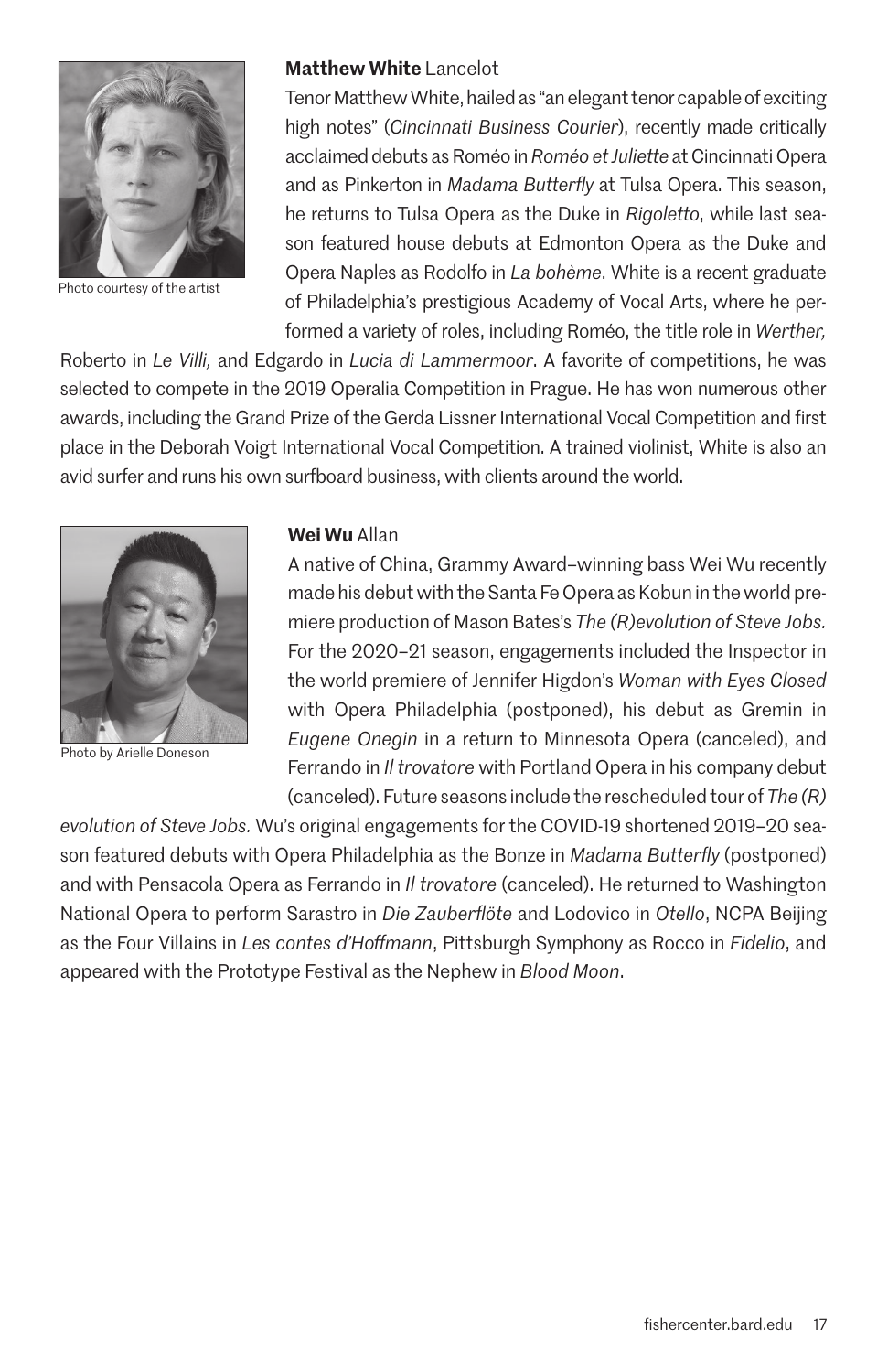## **Music/Production Staff**

## **James Bagwell** Chorus Master

James Bagwell maintains an active international schedule as a conductor of choral, operatic, and orchestral music. He is associate conductor of The Orchestra Now (TŌN), and was appointed principal guest conductor of the American Symphony Orchestra in 2009. A noted preparer of choruses, Bagwell recently prepared The Concert Chorale of New York for performances of Bernstein's "Kaddish" Symphony for the New York Philharmonic and Brahms's *Ein Deutsches Requiem* for Jaap van Zweden's inaugural season as music director of the New York Philharmonic. In 2018, he prepared The Concert Chorale for performances with the Los Angeles Philharmonic, and returned to prepare two concerts, including Bernstein's Mass, for the Mostly Mozart Festival. As chorus master for the American Symphony Orchestra, he received accolades for his work on Luigi Nono's *Intolleranza* at Carnegie Hall. Bagwell has trained choruses for American and international orchestras, including the New York Philharmonic; Boston Symphony Orchestra; San Francisco Symphony; Los Angeles Philharmonic; NHK Symphony Orchestra, Tokyo; St. Petersburg Symphony; Budapest Festival Orchestra; Mostly Mozart Festival Orchestra; American Symphony Orchestra; Cincinnati Symphony Orchestra; Cincinnati Pops Orchestra; and Indianapolis Symphony Orchestra. Bagwell is professor of music at Bard College and director of performance studies in the Bard College Conservatory of Music.

## **Bethany Pietroniro** Music Coach

Pianist Bethany Pietroniro centers her musical work around an eclectic variety of vocal and instrumental chamber music repertoire. Recent collaborative projects include the premiere of composer Julio Friedmann's *Fried Cycle*, presented in a virtual recital with mezzo-soprano Hailey McAvoy. She has appeared at venues including Alice Tully Hall, the Morgan Library & Museum, and the Baltimore War Memorial, and has been a guest recitalist at James Madison University, Pennsylvania State University, and Utah State University. Pietroniro has appeared as an orchestral keyboardist for numerous concerts with The Orchestra Now, and this is her third summer as a rehearsal pianist for opera productions at the Bard SummerScape festival. In addition to her work as a collaborative pianist, she currently serves as pianist and organist at the Old Dutch Church in Kingston, New York. She is also a staff member at Art of Problem Solving, an online community devoted to mathematics education and creative, interdisciplinary problem solving.

## **Zachary Schwartzman** Assistant Conductor

Zachary Schwartzman has conducted around the United States, and in Brazil, England, Bosnia, and Mexico. His orchestral performances have been featured on NPR, including a national broadcast on *Performance Today*. A recipient of the career development grant from the Bruno Walter Memorial Foundation, he has served as assistant conductor for Deutsche Oper Berlin, Opera Atelier (Toronto), Opéra Français de New York, L'Ensemble orchestral de Paris, Gotham Chamber Opera, Oakland East Bay Symphony, and Opera Omaha, among others. He was associate conductor at New York City Opera, as well as conductor in its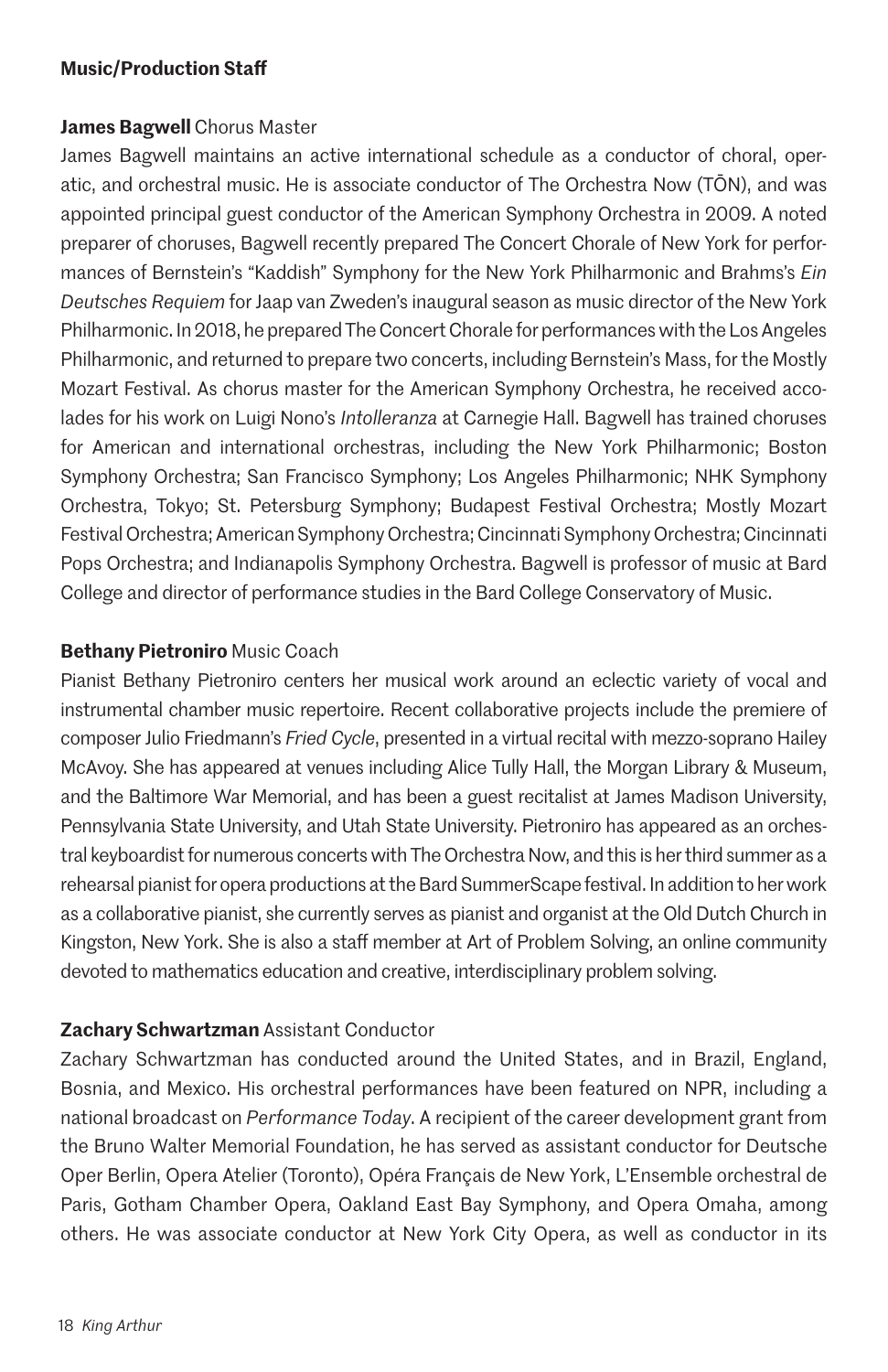VOX series, and served as associate/assistant conductor for 15 productions at Glimmerglass Opera. Schwartzman's credits as assistant conductor include recordings for the Albany, Bridge, Naxos, and Hyperion labels, and a Grammy-nominated, world-premiere recording for Chandos. He had a 12-year tenure as music director of the Blue Hill Troupe and has been assistant conductor for the American Symphony Orchestra since 2012. He is currently resident conductor of The Orchestra Now (TŌN). In addition to degrees in piano performance and orchestral conducting, he earned a BA in East Asian studies from Oberlin College.

## **David Sytkowski** Principal Music Coach

David Sytkowski, pianist and vocal coach, is a visiting artist in residence at Bard College. Recent engagements include the New York premiere of *Fellow Travelers* for the Prototype Festival in January 2018 and *The Mother of Us All* for the reopening of the Hudson Opera House in fall 2017, with R. B. Schlather. Past Bard SummerScape productions include *Demon*, *Dimitrij*, *Iris*, *The Wreckers*, and *Euryanthe*. Other recent engagements include Berkshire Opera Festival's inaugural production of *Madama Butterfly*; *The Long Christmas Dinner* and *Mona Lisa* with American Symphony Orchestra. He frequently appears as a symphony pianist and collaborator at venues such as Carnegie Hall, Weill Recital Hall, Jazz at Lincoln Center, and the Fisher Center at Bard.

## **Habib Azar** Video Director

A seven-time Emmy Award–winning producer and director, Habib Azar's career is distinguished by its wide aesthetic range and energetic style. His first feature film, *Armless,* was an official selection of the Sundance Film Festival, and his second, *Saint Janet,* stars Tony winner Kelly Bishop, and was distributed by Indie Rights. As one of the leading multicamera, performing arts directors and producers working today, Azar films the world's greatest musical artists. He is a regular series director for The Met: Live in HD series, Live from Lincoln Center, and the All-Star Orchestra. He was also the executive producer of the New York Philharmonic's live broadcast series from 2016 to 2019, scripting and directing shows with hosts Alec Baldwin and Terrance McKnight. He also directs webcasts from Carnegie Hall for medici.tv.

## **Special Thanks**

Special thanks to Wendy Ziecheck, MD; Elaine Winslow-Redmond; and Jessica Grindstaff and Eric Sanko.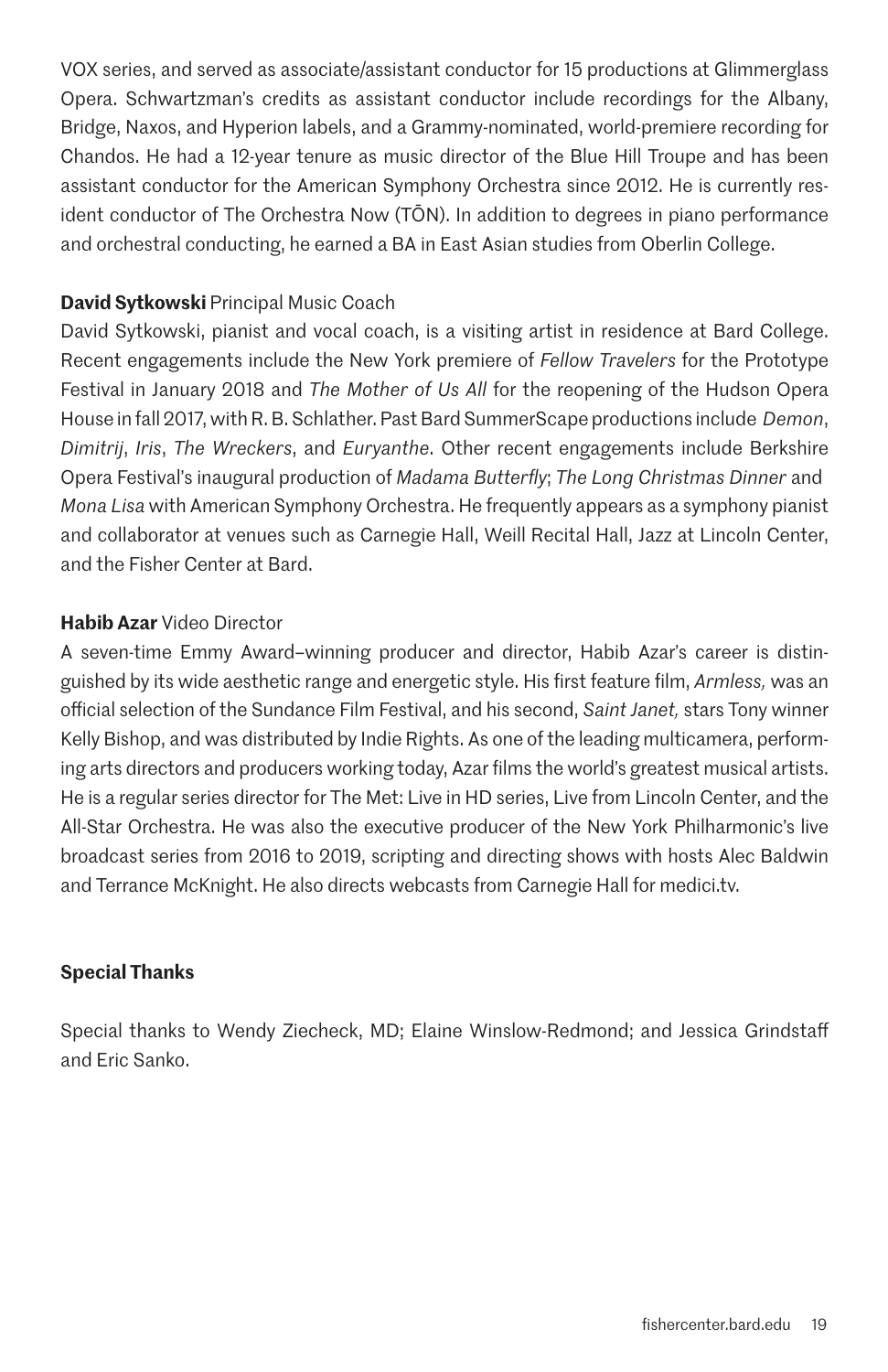## **American Symphony Orchestra**

Now in its 60th season, the American Symphony Orchestra (ASO) was founded in 1962 by Leopold Stokowski, with the mission of providing great music within the means of everyone. Music Director Leon Botstein expanded that mission when he joined the ASO in 1992, creating thematic concerts that explore music from the perspective of the visual arts, literature, religion, and history, and reviving rarely performed works that audiences would otherwise never have a chance to hear performed live. The ASO's signature programming includes its Vanguard Series, which presents concerts of rare orchestral repertoire, and various other events dedicated to enriching and reflecting the diverse perspectives of American culture. As part of its commitment to expanding the standard orchestral repertoire, the ASO has released recordings on the Telarc, New World, Bridge, Koch, and Vanguard labels, and live performances are also available for digital streaming. In many cases, these are the only existing recordings of some of the forgotten works that have been restored through ASO performances.

# **BOOK AND RESOURCES LIST**

As a way to give our audience a chance to engage even deeper with our performances, the Fisher Center and Oblong have created resource lists for our programming this summer. Ten percent of proceeds from purchases made at Oblong using our links support programming at the Fisher Center.

Members get a 10 percent discount off their total with a dedicated promo code. Explore the collection at bit.ly/fc-oblong.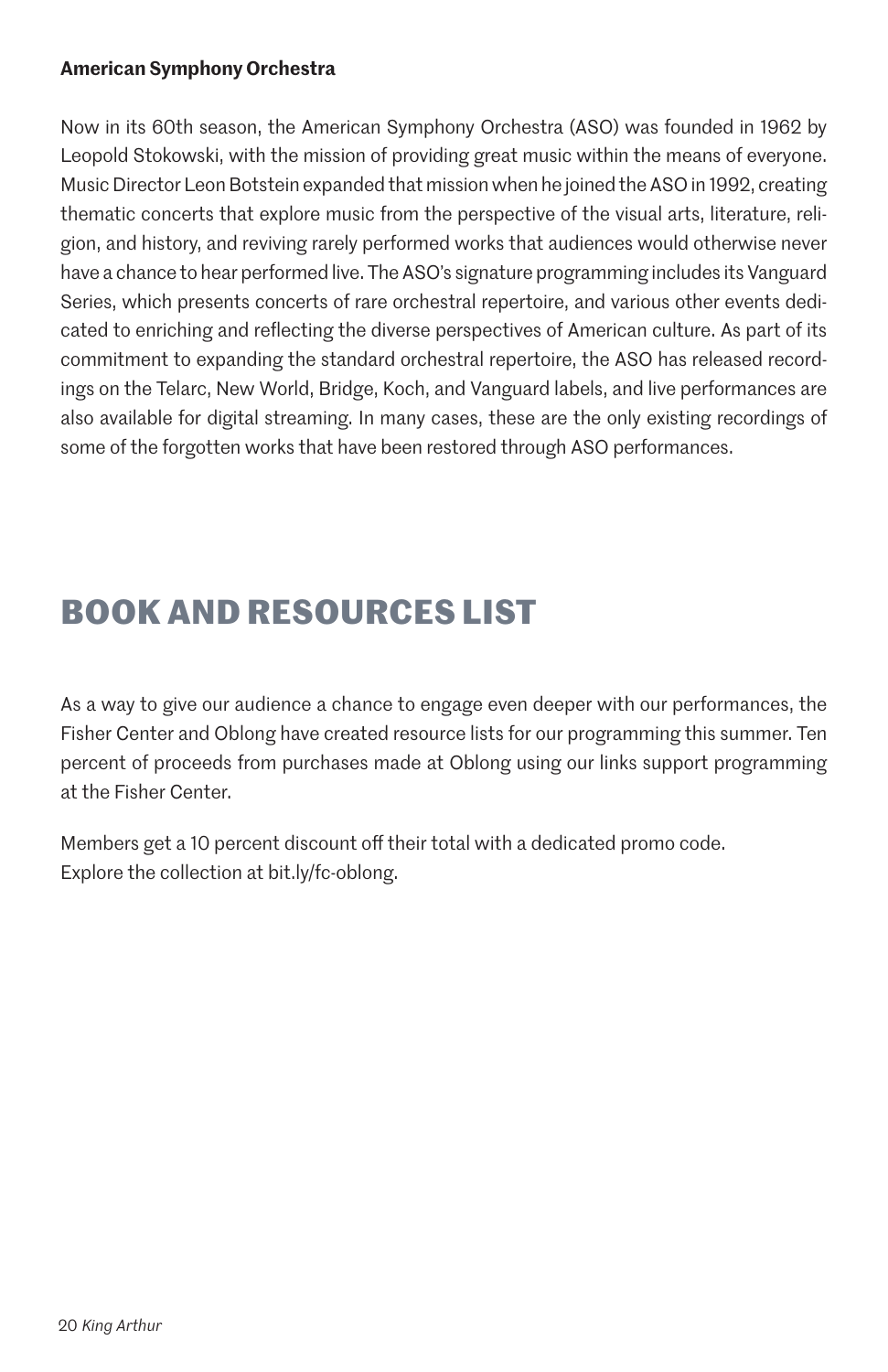# **AMERICAN SYMPHONY ORCHESTRA**

Leon Botstein, Music Director

## **Violin I**

Cyrus Beroukhim, *Concertmaster* Yukie Handa Philip Payton Ragga Petursdottir John Connelly Ashley Horne Yana Goichman James Tsao Bruno Peña Maya Lorenzen

## **Violin II**

Robert Zubrycki, *Principal* Wende Namkung Elizabeth Nielsen Dorothy Strahl Samuel Katz Sarah Zun Kathryn Aldous Dilyana Zlatinova-Tsenov

## **Viola**

William Frampton, *Principal* Sally Shumway Rachel Riggs Debra Shufelt-Dine Martha Brody Celia Hatton

## **Cello**

Eugene Moye, *Principal* Roberta Cooper Alberto Parrini Sarah Carter Diane Barere Emily Brausa

## **Bass**

Tony Flynt, *Principal* Jack Wenger Louis Bruno Peter Donovan Richard Ostrovsky

## **Flute**

Laura Conwesser, *Principal* Rie Schmidt Diva Goodfriend-Koven, *Piccolo*

## **Oboe**

Alexandra Knoll, *Principal* Erin Gustafson Julia DeRosa, *English horn*

**Clarinet** Shari Hoffman, *Principal* Benjamin Baron Lino Gomez, *Bass clarinet* David Gould, *Contrabass clarinet*

**Bassoon** Oleksiy Zakharov, *Principal* Maureen Strenge Gilbert Dejean

## **Horn**

Zohar Schondorf, *Principal* David Smith Lawrence DiBello David Peel Rachel Drehmann, *Assistant*

## **Trumpet**

Carl Albach, *Principal* John Dent John Sheppard Thomas Hoyt Andrew Kemp, *Banda* Christopher Delgado, *Banda*

## **Trombone**

Richard Clark, *Principal* Bradley Ward Jeffrey Caswell, *Bass trombone*

**Tuba** Kyle Turner, *Principal*

**Timpani** David Fein, *Principal*

**Percussion** Kory Grossman, *Principal* Javier Diaz

**Harp** Victoria Drake, *Principal* Kathryn Sloat

**Celeste** Elizabeth DiFelice, *Principal*

**Assistant Conductor** Zachary Schwartzman

**Orchestra Librarian** Marc Cerri

**Personnel Manager** Matthew Dine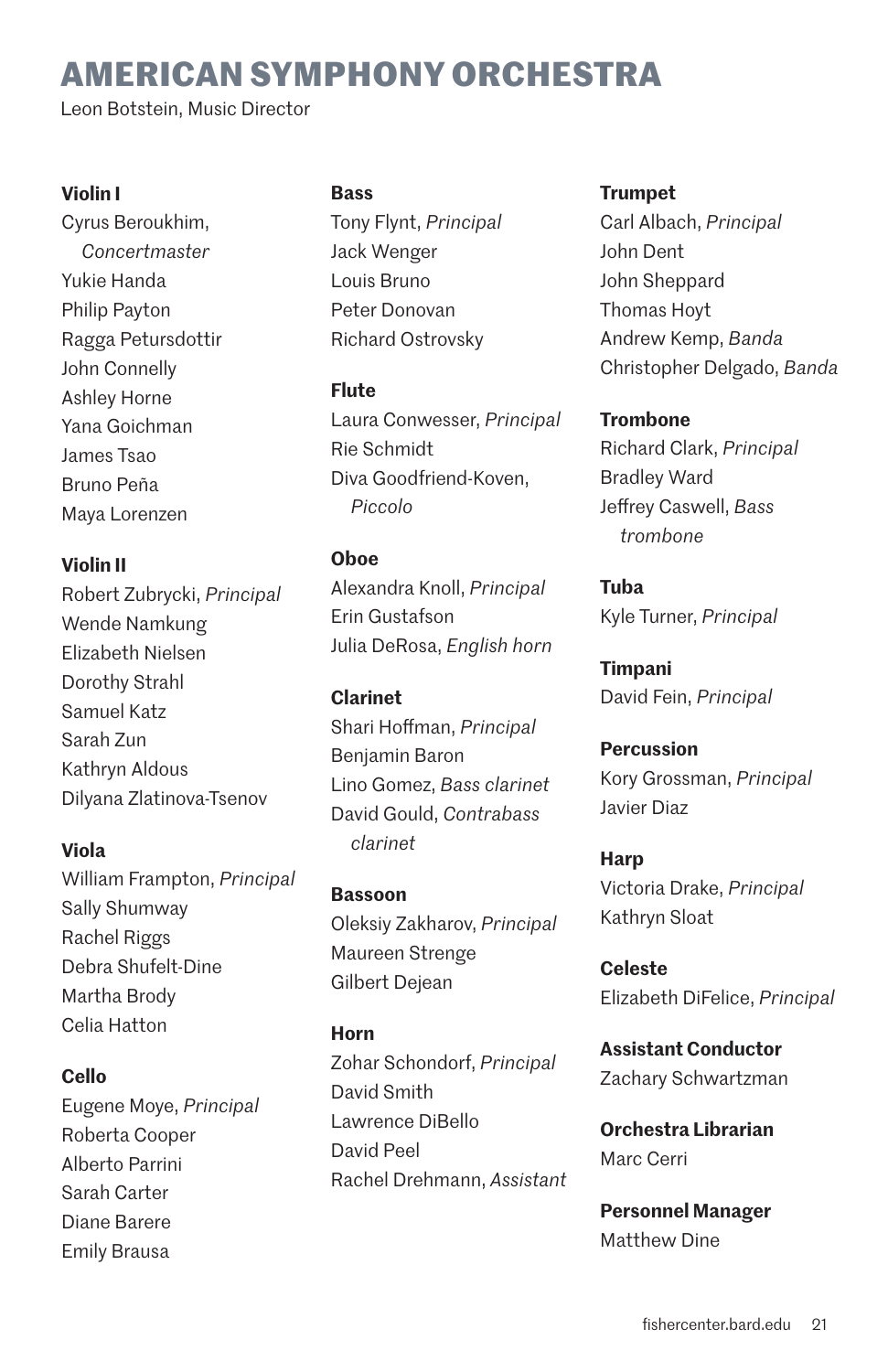**Support for the Fisher Center and Bard Music Festival is provided by the following individuals, corporations, and foundations, among many others. We thank you for joining the late Richard B. Fisher with your generosity and partnership.**

**If you wish to become a member or make a contribution in support of vital arts experiences, please call 845-758-7987 or visit fishercenter.bard.edu/support.**

#### *Donors to the Fisher Center*

#### **Leadership Support**

Arthur F. and Alice E. Adams Charitable Foundation Carolyn Marks Blackwood and Gregory H. Quinn The Educational Foundation of America Jeanne Donovan Fisher Alan H. and Judith Fishman Jay Franke and David Herro S. Asher Gelman '06 and Mati Bardosh Gelman Rebecca Gold and Nathan M. Milikowsky The HF Foundation Barbara and Sven Huseby March Forth Foundation Millbrook Tribute Garden Anthony Napoli New York State Council on the Arts Rockefeller Brothers Fund Denise S. Simon and Paulo Vieiradacunha Martin and Toni Sosnoff Felicitas S. Thorne

#### **Golden Circle**

Henry L. Kimelman Family Foundation Donald and Gay Kimelman Nancy and Edwin Marks Family Foundation National Endowment for the Arts T. S. Eliot Foundation

#### **Director**

Anonymous Anne Donovan Bodnar and James L. Bodnar Terence C. Boylan '70 and Illiana van Meeteren Dionis Fund of Berkshire Taconic Community Foundation The Ettinger Foundation Stefano Ferrari Jana Foundation

Prof. Nancy S. Leonard and Dr. Lawrence Kramer Lucille Lortel Foundation New England Foundation for the Arts Amanda J. Rubin Alan Seget Sarah and David Stack Thendara Foundation

#### **Producer**

Carol and Harvey Berman Gary DiMauro and Kathryn Windley Thomas and Bryanne Hamill Arnold Iovinella Jr. and William Bozzetto Paul and Lynn Knight Lazard Asset Management MAP Fund Martha Patricof Ted Ruthizer and Jane Denkensohn Sarah and Howard Solomon

#### **Patron**

The Dates Fund of the Community Foundations of the Hudson Valley Curtis DeVito and Dennis Wedlick James Gillson Beth Jones and Susan Simon Gideon Lester and Tom Sellar Robert A. Meister Ruth E. Migliorelli Liza Parker and Frank Migliorelli Samuel and Ellen Phelan Myrna B. Sameth David Schulz Gail Shneyer and Abraham Nussbaum, MD

#### *Donors to the Bard Music Festival*

#### **Leadership Support**

Kathleen Vuillet Augustine Bettina Baruch Foundation Robert C. Edmonds '68 Estate of Clyde Talmadge Gatlin Jane W. Nuhn Charitable Trust Felicitas S. Thorne Millie and Robert Wise

#### **Golden Circle**

Helen and Roger Alcaly Jeanne Donovan Fisher Dr. Barbara Kenner Denise S. Simon and Paulo Vieiradacunha

#### **Director**

Anonymous in honor of Stuart Stritzler-Levine The Ann and Gordon Getty Foundation Michelle R. Clayman Susan and Roger Kennedy Edna and Gary Lachmund Amy and Thomas O. Maggs Drs. M. Susan and Irwin Richman Ted Snowdon and Duffy Violante Allan and Ronnie Streichler Anthony and Margo Viscusi

#### **Producer**

John Geller and Alan Skog Marstrand Foundation Christina Mohr and Matthew M. Guerreiro Martin L. and Lucy Miller Murray Stewart's/Dake Family Dr. Siri von Reis

#### **Patron**

Anonymous Johan de Meij and Dyan Machan Dr. Sanford Friedman and Virginia Howsam Helena and Christopher Gibbs Elena and Fred Howard Alison L. Lankenau Karl Moschner and Hannelore Wilfert Jacqueline Royce Janet and Michael Sirotta Edwin Steinberg and Judy Halpern United Way of the Capital Region Olivia van Melle Kamp Irene Zedlacher William C. Zifchak, Esq.

*List current as of June 3, 2021*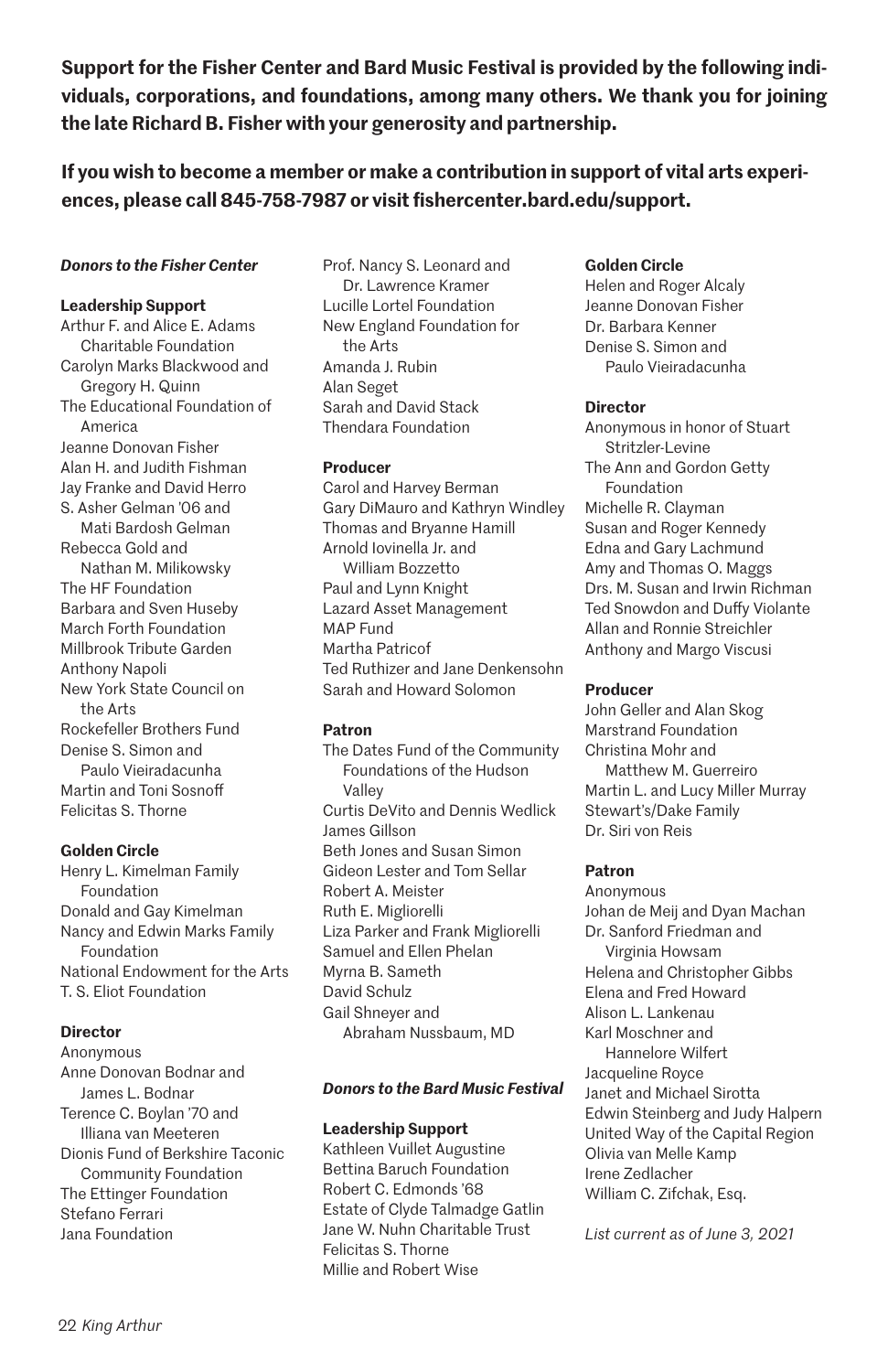#### **BOARDS**

#### *Bard College*

#### **Board of Trustees**

James C. Chambers '81, *Chair* Emily H. Fisher, *Vice Chair* George F. Hamel Jr., *Vice Chair* Elizabeth Ely '65, *Secretary; Life Trustee* Stanley A. Reichel '65, *Treasurer; Life Trustee* Fiona Angelini Roland J. Augustine Leonard Benardo Leon Botstein+, *President of the College* Mark E. Brossman Jinqing Cai Marcelle Clements '69, *Life Trustee* The Rt. Rev. Andrew M. L. Dietsche, *Honorary Trustee* Asher B. Edelman '61, *Life Trustee* Robert S. Epstein '63 Barbara S. Grossman '73, *Alumni/ae Trustee* Andrew S. Gundlach Matina S. Horner+ Charles S. Johnson III '70 Mark N. Kaplan, *Life Trustee* George A. Kellner Mark Malloch-Brown Fredric S. Maxik '86 Juliet Morrison '03 James H. Ottaway Jr., *Life Trustee* Hilary Pennington Martin Peretz, *Life Trustee* Stewart Resnick, *Life Trustee* David E. Schwab II '52 Roger N. Scotland '93, *Alumni/ae Trustee* Annabelle Selldorf Mostafiz ShahMohammed '97 Jonathan Slone '84 Alexander Soros Jeannette H. Taylor+ James A. von Klemperer Brandon Weber '97, *Alumni/ae Trustee* Susan Weber Patricia Ross Weis '52 *+ ex officio*

#### *Fisher Center*

#### **Advisory Board**

Jeanne Donovan Fisher, *Chair* Carolyn Marks Blackwood Leon Botstein+ Stefano Ferrari Alan Fishman Neil Gaiman S. Asher Gelman '06 Rebecca Gold Milikowsky Anthony Napoli Denise S. Simon Martin T. Sosnoff Toni Sosnoff Felicitas S. Thorne, *Emerita* Taun Toay '05+ Andrew E. Zobler

#### *Bard Music Festival*

#### **Board of Directors**

Denise S. Simon, *Chair* Roger Alcaly Kathleen Vuillet Augustine Leon Botstein+ Michelle R. Clayman David Dubin Robert C. Edmonds '68 Jeanne Donovan Fisher Christopher H. Gibbs+ Paula K. Hawkins, *Emeritus* Thomas Hesse Susan Petersen Kennedy Barbara Kenner Gary Lachmund Thomas O. Maggs Kenneth L. Miron Christina A. Mohr James H. Ottaway Jr. Felicitas S. Thorne Siri von Reis *+ex officio*

#### *American Symphony Orchestra*

#### **Board**

Dimitri B. Papadimitriou, *Chair* Hans-Jürgen Knoch, *Vice Chair* Helen Baron Miriam R. Berger Joel I. Berson, Esq.\* Jon R. Carter Michael Dorf Jack Kliger Shirley A. Mueller, Esq. Eileen Rhulen L. Stan Stokowksi\* *\*Honorary members*

#### **ADMINISTRATION**

#### **Bard College Senior Administration**

Leon Botstein, *President* Coleen Murphy Alexander '00, *Vice President for Administration* Myra Young Armstead, *Vice President for Academic Inclusive Excellence* Jonathan Becker, *Executive Vice President; Vice President for Academic Affairs; Director, Center for Civic Engagement* Erin Cannan, *Vice President for Civic Engagement* Deirdre d'Albertis, *Vice President; Dean of the College* Malia K. Du Mont '95, *Vice President for Strategy and Policy; Chief of Staff* Peter Gadsby, *Vice President for Enrollment Management; Registrar* Mark D. Halsey, *Vice President for Institutional Research and Assessment* Max Kenner '01, *Vice President for Institutional Initiatives; Executive Director, Bard Prison Initiative* Debra Pemstein, *Vice President for Development and Alumni/ae Affairs* Taun Toay '05, *Senior Vice President; Chief Financial Officer* Stephen Tremaine '07, *Executive Director, Bard Early College; Vice President for Early Colleges* Dumaine Williams '03, *Vice President for Student Affairs; Dean of Early Colleges*

#### *Fisher Center*

**Executive Director** Liza Parker

## **Artistic Director**

Gideon Lester

#### **Administration**

Brynn Gilchrist '17, *Executive Assistant* Kayla Leacock, *Summer Hiring Manager*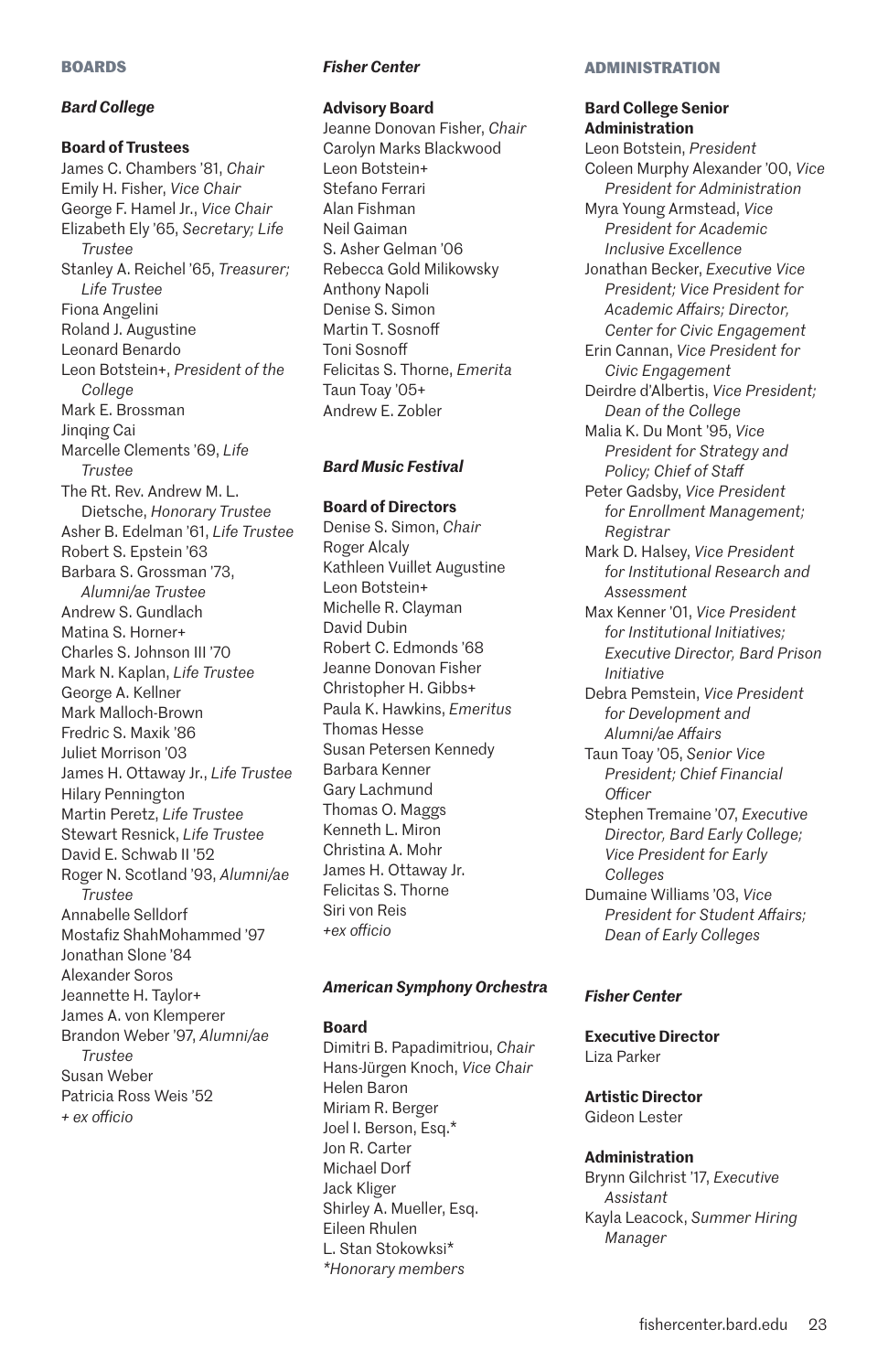#### **Artistic Direction**

Caleb Hammons, *Director of Artistic Planning and Producing* Catherine Teixeira, *General Manager* Nunally Kersh, *SummerScape Opera Producer* Hannah Gosling-Goldsmith, *Artist Services and Programs Manager* Thai Harris Singer '20, *Producing Assistant* **Development**

Debra Pemstein, *Vice President for Development and Alumni/ae Affairs* Alessandra Larson, *Director of Development* Kieley Michasiow-Levy, *Individual Giving Manager* Michael Hofmann VAP '15, *Development Operations Manager* Elise Alexander '19, *Development Assistant*

#### **Production**

Jason Wells, *Director of Production* Stephen Dean, *Associate Production Manager* Andrea Sofia Sala, *Production Administrator* Rick Reiser, *Technical Director* Josh Foreman, *Lighting Supervisor* Moe Schell, *Costume Supervisor* Danny Carr, *Video Supervisor* Eric Sherman, *Audio Supervisor*

#### **Communications**

Mark Primoff, *Associate Vice President of Communications* Darren O'Sullivan, *Senior Public Relations Associate* Amy Murray, *Videographer*

#### **Publications**

Mary Smith, *Director of Publications* Cynthia Werthamer, *Editorial Director* Ann Forbes Cooper, *Editor*

#### **Marketing and Audience Services**

David Steffen, *Director of Marketing and Audience Services*

Nicholas Reilingh, *Database and Systems Manager* Maia Kaufman, *Audience and Member Services Manager* Brittany Brouker, *Marketing Manager* Garrett Sager, *Digital Marketing Assistant* Jesika Berry, *Senior House Manager* Rachael Gunning '19, *House Manager* David Bánóczi-Ruof '22, *Assistant House Manager* Billie-Jo Buttner, *Assistant House Manager* Rebecca Rivera, *Assistant House Manager* Emma Smith '23, *Assistant House Manager* Alex Snyder, *Assistant House Manager* Robert Kittler '11, *Parking Manager* Collin Lewis APS '21, *Audience and Member Services Coordinator* Erik Long, *Box Office Supervisor* Paulina Swierczek VAP '19, *Box Office Supervisor* Hazaiah Tompkins '19, *Community Space Manager*

#### **Facilities**

Mark Crittenden, *Facilities Manager* Ray Stegner, *Building Operations Manager* Liam Gomez, *Building Operations Assistant* Chris Lyons, *Building Operations Assistant* Robyn Charter, *Fire Panel Monitor* Bill Cavanaugh, *Environmental Specialist* Drita Gjokaj, *Environmental Specialist* Oksana Ryabinkina, *Environmental Specialist*

#### *Bard Music Festival*

#### **Executive Director** Irene Zedlacher

**Artistic Directors** Leon Botstein

Christopher H. Gibbs

## **Associate Director**

Raissa St. Pierre '87

**Scholar in Residence 2021** Jeanice Brooks

#### **Program Committee 2021**

Byron Adams Leon Botstein Jeanice Brooks Christopher H. Gibbs Richard Wilson Irene Zedlacher

#### **Director of Choruses**

James Bagwell

#### **Vocal Casting**

Joshua Winograde

#### **Producer, Staged Concerts** Nunally Kersh

#### *American Symphony Orchestra*

#### **Administrative Staff**

Oliver Inteeworn, *Executive Director* Katherine C. Peck, *Director of Development*  Sebastian Danila, *Library Manager* Ally Chapel, *Marketing Manager* Catherine Williams, *Operations and Audience Development Coordinator* James Bagwell, *Principal Guest Conductor* Richard Wilson, *Composer in Residence*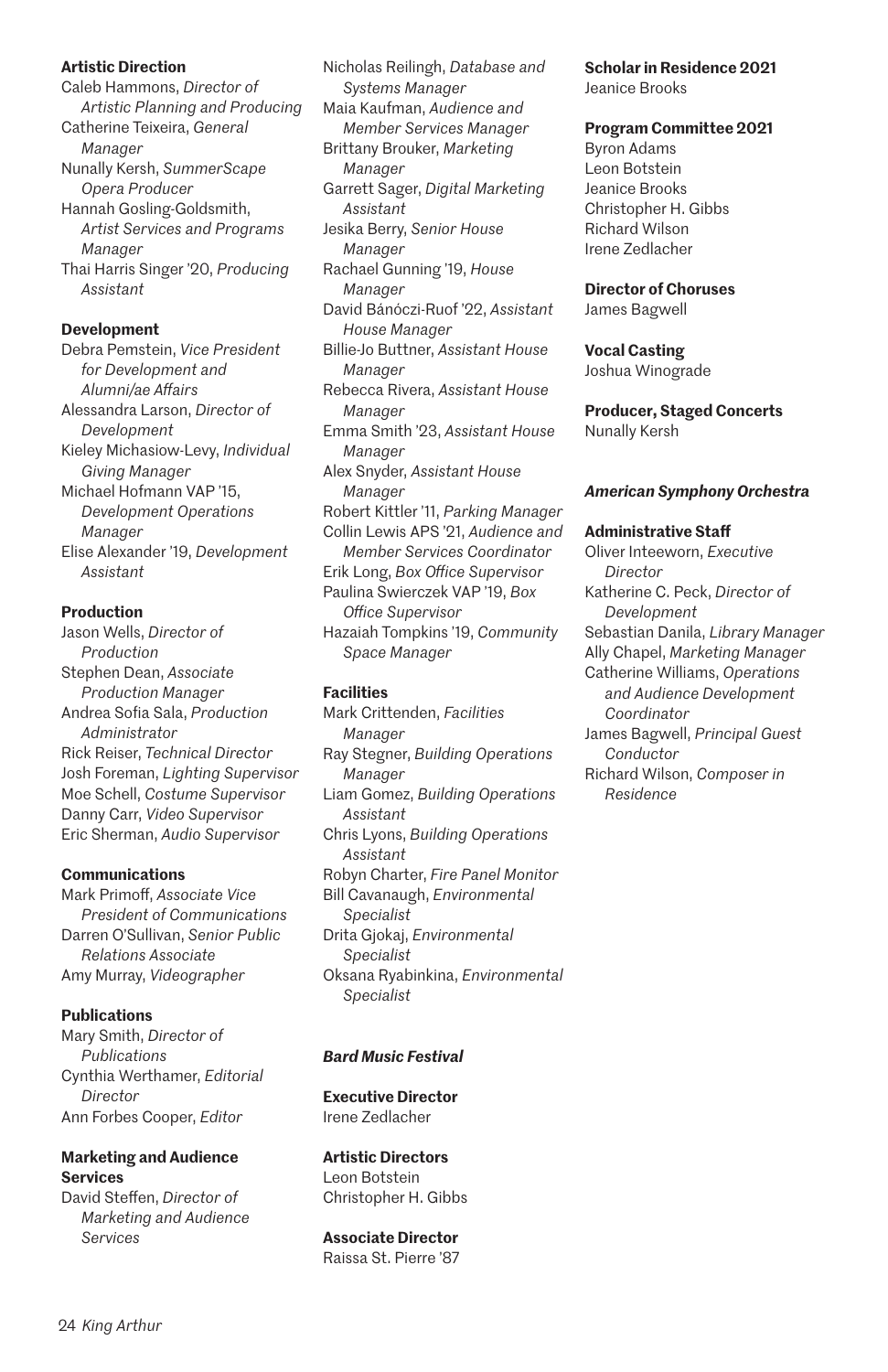#### **SUMMERSCAPE SEASONAL STAFF**

#### **Administration**

Reesha Agarwal, *General Management Intern* María Bernedo '23, *Marketing Intern* Hadley Parum '21, *Development Operations Intern* Caroline Ryan, *Membership and Special Events Intern*

#### **Company Management**

Andrew Hendrick, *Company Manager (BMF/Staff and Crew)* Kaitlyn Barrett, *Company Manager (Opera)* Erika Foley, *Company Manager (Montgomery Place)* Cristina Gerla, *Associate Company Manager (Fisher Center)* Amber Daniels, *Associate Company Manager (Montgomery Place)* Megan Carpenter, *Company Management Assistant* Brittney Dolan, *Company Management Assistant* Mikalah Jenifer '22, *Company Management Assistant* Molly McDermott, *Company Management Assistant* Gavin McKenzie '22, *Company Management Assistant* Tatyana "Taty" Rozetta '21, *Company Management Assistant* Jake Stiel '21, *Company Management Assistant*

#### **Health Safety**

Arabella Powell, *Health Safety Manager* Hazaiah Tompkins '19, *Health Safety Assistant Manager* Erin Duffey, *Health Safety Coordinator* Aholibama Castañeda Gonzalez, *Health Safety Coordinator* Laura Gutierrez, *Health Safety Coordinator* Annaleise Loxton, *Health Safety Coordinator* Aimeé Mangual Pagán, *Health Safety Coordinator* Anthony Wells, *Health Safety Coordinator*

#### **Production/Facilities**

Laura Hirschberg, *Production Manager (Montgomery Place)* Nakia Shalice Avila, *Assistant Stage Manager (Montgomery Place)* Drewe Goldstein, *Production Assistant (Montgomery Place)* Eric Oloffson, *Site Supervisor (Montgomery Place)* Lynn Krynicki, *Stage Manager (Opera)* Patty Garvey, *Assistant Stage Manager (Opera)* Eileen Goodrich '16, *Assistant Stage Manager (Opera)* Trevion Walker, *Production Assistant (Opera)* Faith Williams '22, *Production Assistant (Opera)*

#### **Scene Shop**

JP Misciagna, *Assistant Technical Director (Sosnoff)* Mark Quiles, *Assistant Technical Director (Montgomery Place)* Hick Renadette, *Head Flyman* Anthony Arevalo, *Carpenter* Parker Callais, *Carpenter* Winston Cheney, *Carpenter* Gina Coatney, *Carpenter* Shane Crittenden, *Carpenter* Sam Dickson '19, *Carpenter* Brendan Dromazos, *Carpenter* Alden Girsch, *Carpenter* Brian Kafel, *Carpenter* Nikita Minin '19, *Carpenter* Maggie McFarland '21, *Carpenter* Mike Murphy, *Carpenter* Shane Rogers, *Carpenter* Pat Schneider, *Carpenter* Peter Servatius '18, *Carpenter* Kat Taylor, *Carpenter* Justin Titley, *Carpenter* Alexandra Theisan, *Carpenter* Quinland Thompson, *Carpenter*

#### **Electrics**

Nick Ligon, *Festival Head Electrician* Shane Crowley '18, *Light Board Operator (Sosnoff)* Rachel Goldberg, *Electrician (Sosnoff)* Walter Daniels, *Electrician (Sosnoff)* Rachel Daigneault, *Electrician (Sosnoff)* Camille Harkins, *Electrician (Sosnoff)*

Nicole Sliwinski, *Electrician (Sosnoff)* Connor Gibbons, *Electrician* Dale Gibbons, *Electrician* Conor Thiele, *Electrician* Nick Hawrylko, *Lighting Designer/ Head Electrician (Montgomery Place)* Sydney Merritt-Brown '23*, Electrician (Montgomery Place)*

#### **Costumes**

Gabrielle Laroche, *Shop Foreperson (Sosnoff)* Alysha Burgwardt, *Wardrobe Supervisor (Montgomery Place)* Sarah Knight, *Wardrobe Supervisor (Sosnoff)* Jackie Vela, *First Hand/Principal Dresser (Sosnoff)* Kat Collins, *Stitcher/Chorus Dresser (Sosnoff)* Sara Sa, *Craftsperson (Sosnoff)* Tracee Bear, *Stitcher (Sosnoff)* Sharon Greene '19, *Stitcher/ Principal Dresser (Sosnoff)* Aidan Griffiths, *Stitcher (Sosnoff)* Paulina Campbell, *Principal Dresser (Sosnoff)* Jules Capuco '17, *Principal Dresser (Sosnoff)* Gabrielle Marino, *Principal Dresser (Sosnoff)* Ellie Hart Brown, *Chorus Dresser (Sosnoff)* Lauren Cordes, *Chorus Dresser (Sosnoff)* Christopher Lunetta, *Chorus Dresser (Sosnoff)* Chris Minter '21, *Chorus Dresser (Sosnoff)* Angela Woodack '21, *Chorus Dresser (Sosnoff)*

#### **Audio**

Norah Firtel, *Audio Engineer 1 (Sosnoff)* Cal Swan-Streepy, *Audio Engineer 2 (Sosnoff)* Kitty Mader, *Audio Assistant (Sosnoff)* Cariahbel Azemar '19, *Audio Engineer (Montgomery Place)* Adjua Jones, *Audio Engineer (Montgomery Place)* Duane Lauginiger, *Audio Engineer (Montgomery Place)*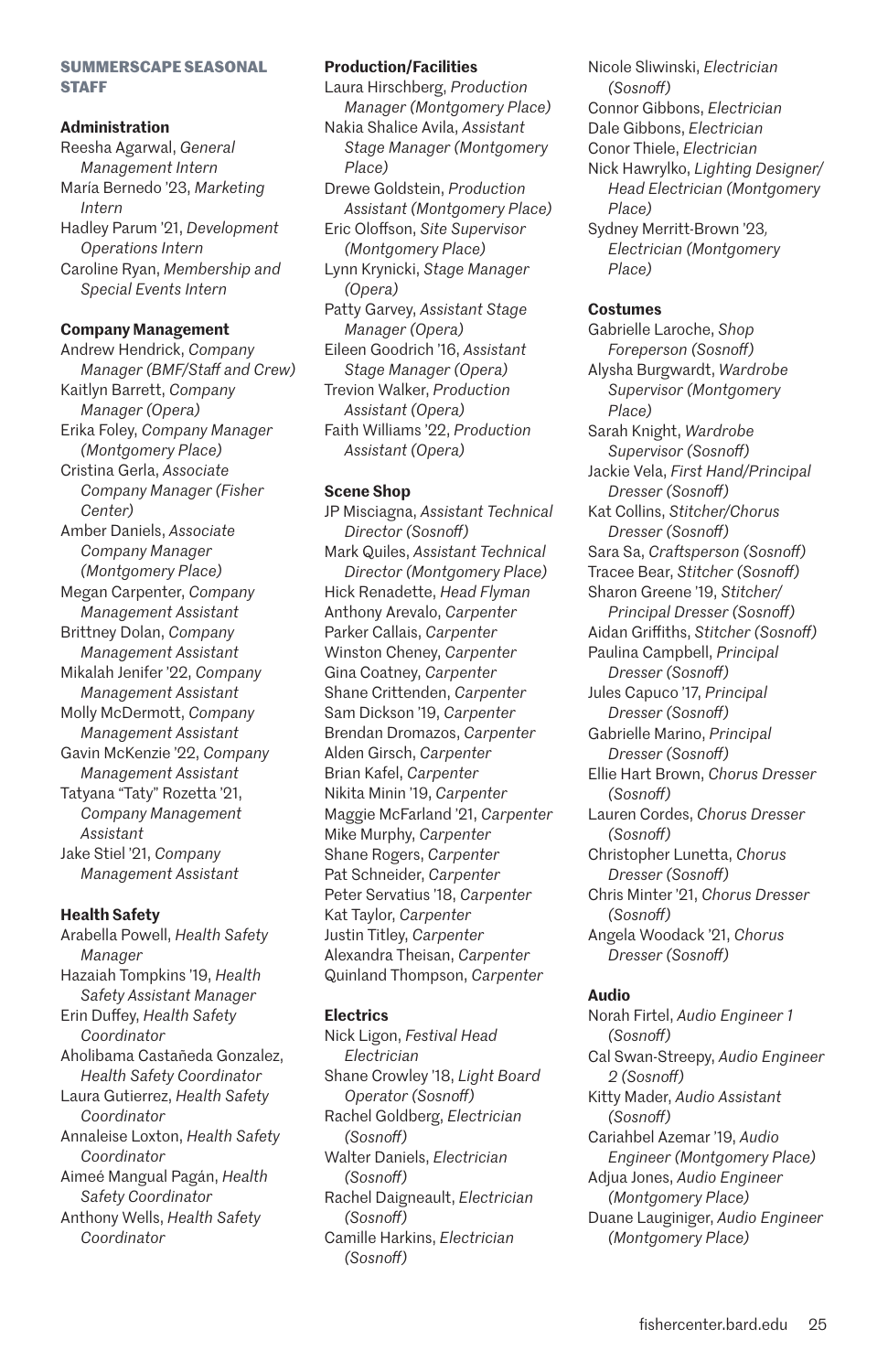#### **Video**

Kat Pagsolingan, *Festival Video Engineer* John Gasper, *Video Engineer 1* Martin Benesh, *Video Engineer 2*

#### **Properties**

Patrice Escandon, *Props Supervisor* Rowan Magee, *Props Artisan* Alanna Maniscalco, *Props Artisan* Anais Main, *Props Apprentice*

#### **Bard Music Festival**

Danielle Brescia, *Stage Manager* Kathryn Giradot, *Stage Manager* Lydia McCaw, *Stage Manager* Nora Rubenstone '11, *Stage Manager* Gauri Mangala, *Assistant Stage Manager* KeAysia Middlebrooks, *Assistant Stage Manager* Drew Youmans TŌN '19, *Assistant Stage Manager* Petra Elek '24, *Stagehand* Emily Hanson, *Stagehand* Luis Herrera '24, *Stagehand* Zoe Jackson, *Stagehand* Beitong Liu '22, *Stagehand* Esther Roestan, *Stagehand* Miles Salerni, *Stagehand* Nathaniel Sanchez '24, *Stagehand* Matt Strieder '21, *Stagehand*

#### **Audience and Member Services Front of House Staff**

Bri Alphonso-Gibbs '22 Ana Aparicio '23 Domitille Arents Michael Barriteau '23 Norah Cullers Mina DeVore '24 Ash Fitzgerald '24 Daisy Gadsby Itzel Herrera Garcia '23 Nico Gusac '23 Joel Guuahnich '24 Elias Hernandez '21 Francis Huang '23 Grace Leedy Lucia Link Emma Livingston Summer Lown Catherine Lyu '23 Kira Milgrim

Ivy O'Keefe Laila Perlman '21 Michael Picciuolo '22 Katherine Pullaro Adam Renth Rebecca Rivera Evan Rohrmeier Tamar Sandalon Rose Snyder Christopher Steffen-Boone Anya Swinchoski '22 Ana Talsness '24 Melissa Toney '22 Mitchell Watson Sindy Yang '22 Xindi Zhang

#### **Audience and Member Services Representatives**

Nat Curry '21, *Box Office Representative* Noah Hoagland '22, *Box Office Representative* Lea Rodriguez '22, *Box Office Representative* Tiffany Thompson, *Box Office Representative*

©2021 Bard College. All rights reserved. Cover: Norman Garrett as King Arthur by Maria Baranova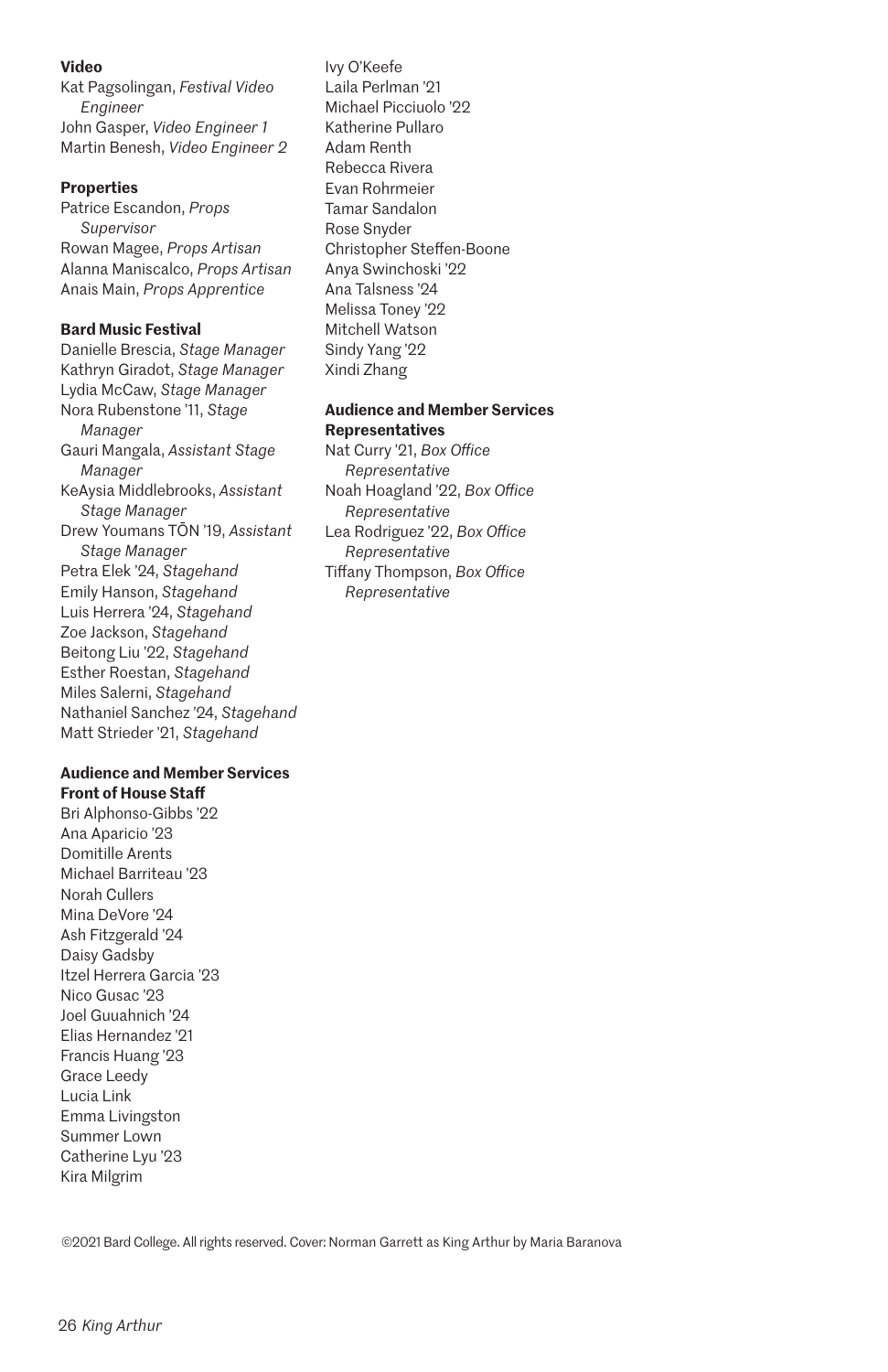Individual supporters are essential to sustaining the Fisher Center at Bard as an extraordinary part of cultural life in the Hudson Valley and beyond. Generous contributions from arts supporters like you help make everything at the Fisher Center possible. Our members support world-class performing arts and enjoy a variety of discounts and benefits. Please join us!

## **BECOME A MEMBER**

## **Friend (\$75) Benefits include:**

- Access to tickets before the general public
- Invitations to season previews and open house events
- Dedicated "members' hour" for Montgomery Place SummerScape performances; arrive early, enjoy a picnic, and secure premium seating
- Free access to all SummerScape virtual programming
- Fully tax deductible

## **Supporter (\$150) All of the above, plus:**

- Waived ticket-handling fees (save \$4.50 per ticket)
- Invitation to a behind-the-scenes tour of the Fisher Center
- Fully tax deductible

## **Sponsor (\$300) All of the above, plus:**

- Invitations to opening-night parties
- SummerScape production poster
- Special invitations to live-streamed events being recorded for presentation on UPSTREAMING
- \$250 tax deductible

## **Sustainer (\$500) All of the above, plus:**

- Bard Music Festival limited-edition T-shirt
- SummerScape production poster signed by the cast
- \$415 tax deductible

## **Benefactor (\$1,000) All of the above, plus:**

- Bard Music Festival book (University of Chicago Press)
- Invitations to working rehearsals and directors' presentations
- \$750 tax deductible

## **Patron (\$1,500) All of the Benefactor benefits, plus:**

- Access to the best seats and personalized ticket handling through the Patron Priority Line
- Recognition in performance programs
- \$1,180 tax deductible

## **Producer (\$2,500) All of the above, plus:**

- Pop-up Patron Lounge access at select performances throughout the year
- Private, behind-the-scenes tour of the Fisher Center for you and your guests
- \$2,030 tax deductible

## **Director (\$5,000) All of the above, plus:**

- Reserved VIP parking for all events at the Fisher Center
- \$4,380 tax deductible